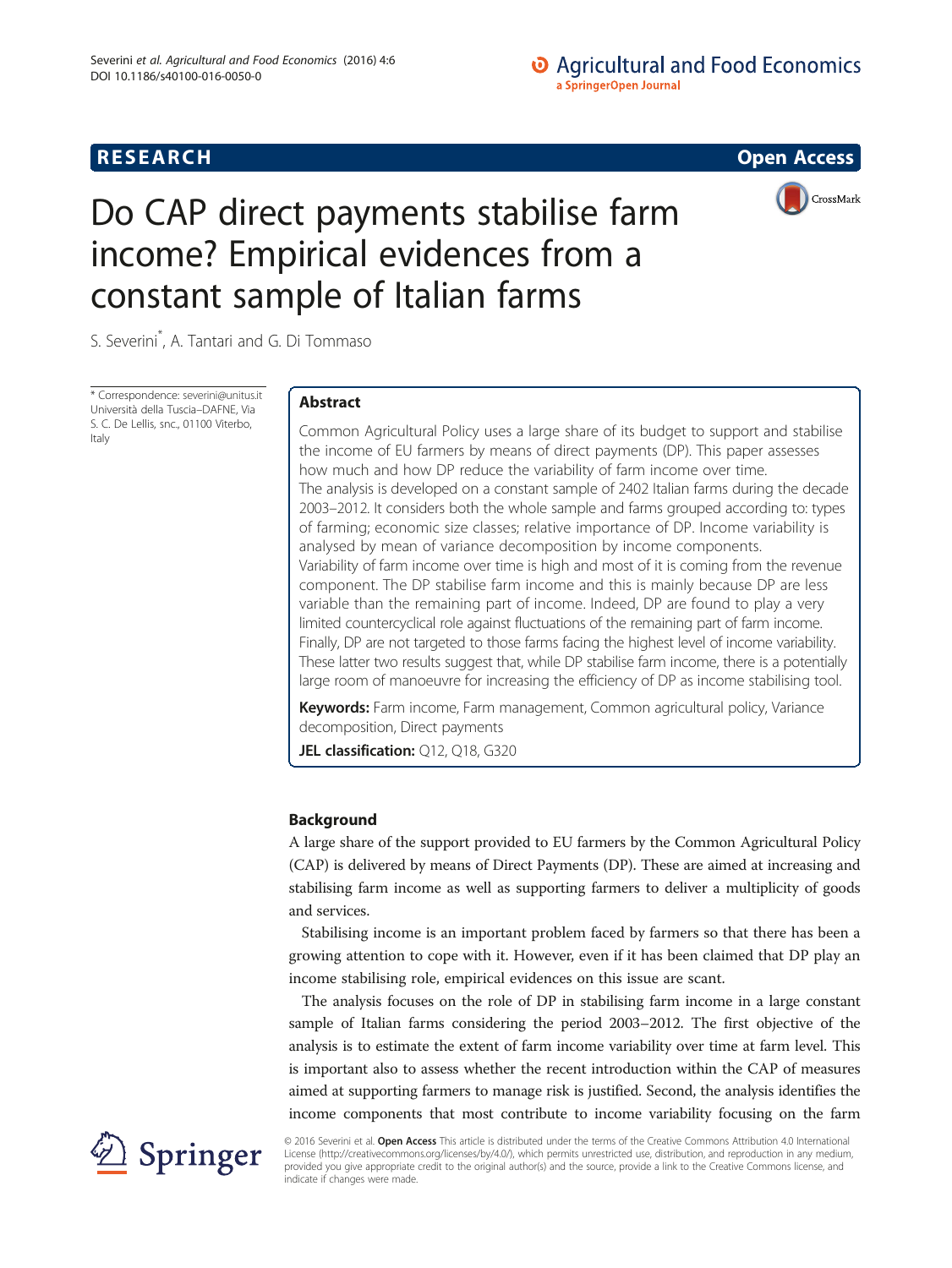revenues, DP and costs for external (i.e. not own by the family) factors. Third, the analysis is aimed at assessing whether DP reduce farm income variability. Empirical results support the hypothesis that DP stabilise farm income even if noticeable differences exist among farm groups. This aspect is used to discuss whether the new structure of DP introduced by the recent reform is expected to address income stabilisation goals better than the previous policy. Finally, the analysis explores how DP play such income stabilising role. Particular attention is paid to evaluate if DP have a countercyclical effect against fluctuations of market income (i.e. farm income net of DP) over time and if DP are targeted towards those farms facing the highest level of variability of market income. These latter two aspects are perceived as relevant in order to better design DP policies in the future to make more effective measures to stabilise farm income.

The following section briefly describes DP policies, reviews the literature on farm income stabilisation and the role played by CAP in this regards, and describes the contribution of this analysis to the current literature and policy debate. The third section presents data and methodology used in the empirical analysis. The fourth section presents the main results of such analysis. The last section discusses the results and provides some policy considerations that can be derived from them.

### Background: EU direct payment policy and farm income stabilisation

Most of the support provided to EU farmers by the Common Agricultural Policy (CAP) is delivered by means of Direct Payments (DP) that account for around 77 % of the Producer Subsidy Estimate provided by CAP (OECD [2014\)](#page-16-0). According to the European Commission [\(2010a\)](#page-16-0), DP accounted for around 27 % of the agricultural income of EU farms and, therefore, are very important to ensure farm profitability but also contribute to maintain rural population and the provision of public goods.

Stabilising farm income is perceived as an important problem faced by farmers (Meuwissen et al. [2008](#page-16-0); OECD [2009\)](#page-16-0). Farming is a risky business because forces (such as weather) beyond the control of farmers affect their income (Mishra and Sandretto [2002\)](#page-16-0). Indeed, variability of farm income far exceeds the variability of the income experienced by non-farm households (Mishra et al. [2002](#page-16-0)). This is one of the main reasons why farm income stability has been one of the goals of agricultural policies both in the US and EU because income instability affects farmers' well-being and decisions, their ability to expand operations and repay debt and, in turns, this can also have secondary effects on agribusiness firms and creditors (Mishra and Sandretto [2002;](#page-16-0) Vrolijk and Poppe [2008\)](#page-16-0). Despite this, there are not many analysis specifically focused on the stability of the whole farm income even if "… farmers are ultimately concerned more about their net incomes than about prices and costs" (Mishra and Sandretto [2002](#page-16-0), p. 219).

To assess the level of instability farmers are facing, it is preferred to work on farmlevel time-series because at higher levels of aggregation, poor income in some farms are offset by good income in others. Thus, aggregated data can severely underestimate farm level risk (Kimura et al. [2010](#page-16-0); OECD [2009\)](#page-16-0).

Unfortunately, there are limited empirical evidences on this subject in the EU. Vrolijk and Poppe [\(2008\)](#page-16-0) analysed a very large samples of farms based on several EU countries. This allows for comparison among countries and types of farming supporting the idea that farm income variability is generally high and that differences among countries and types of farms exist: more specialised and small farms are often faced with relatively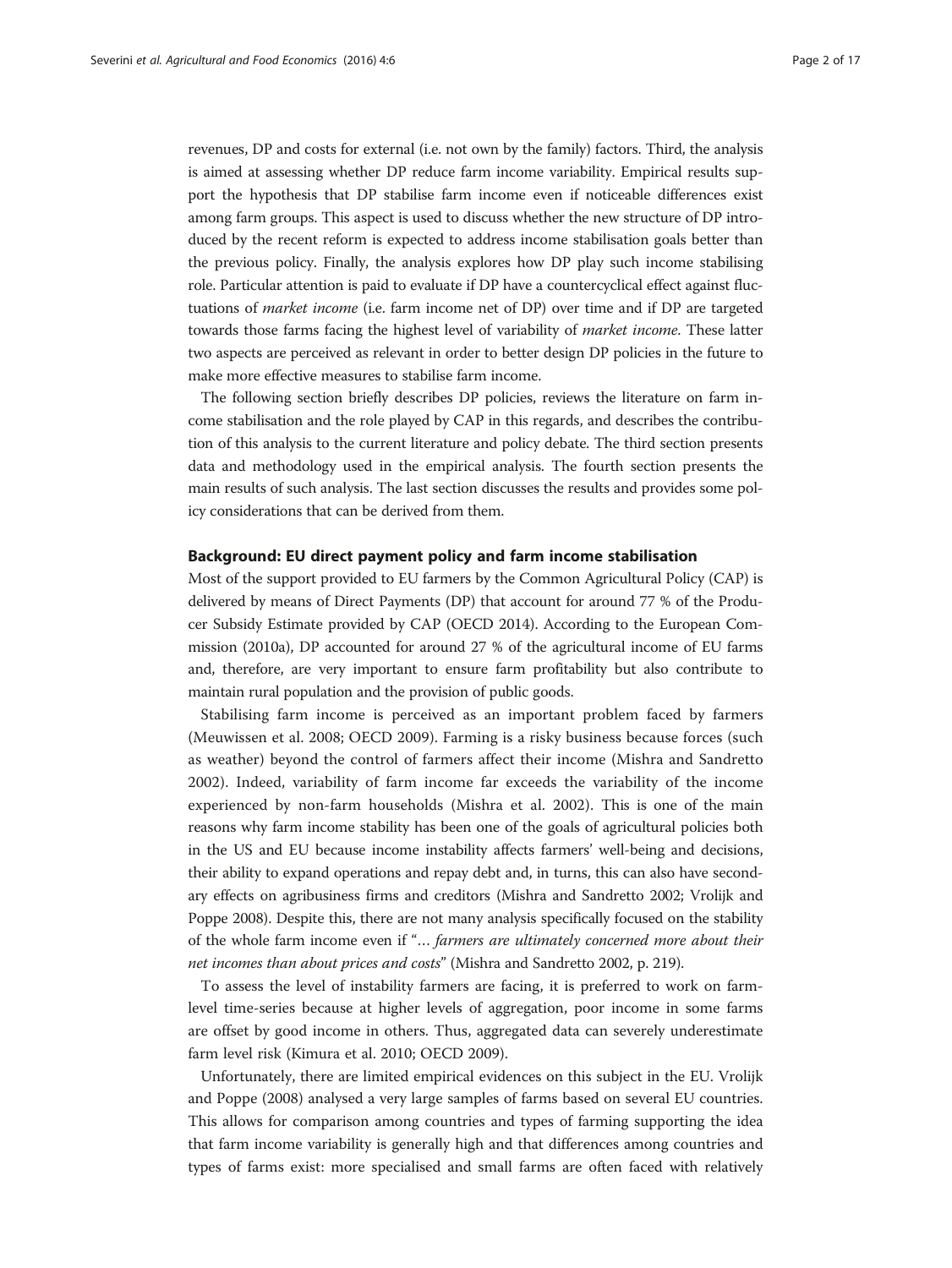higher income variability. Agrosynergie ([2011](#page-16-0)) found that variability appears on average high in specialist granivore and specialist field crops farms, while low in mixed farms. Furthermore, variability is higher in small than in large farms in most types of farming and across regions (Agrosynergie [2011\)](#page-16-0).

DP have been claimed to play an income stabilising role (OECD [2009](#page-16-0); Cafiero et al. [2007\)](#page-16-0) and the limited empirical evidences support this hypothesis (Agrosynergie [2011](#page-16-0); El Benni et al. [2012;](#page-16-0) Enjolras et al. [2014\)](#page-16-0). Italian farms use management tools (Direct payments, crop insurance and inputs) to improve their income and reduce its volatility (Enjolras et al. [2014\)](#page-16-0). Agrosynergie [\(2011\)](#page-16-0) founds that the relevance of such stabilising effect increases with the relative importance of DP but this is not always the case because of the many differences among types of farming. Indeed, it has not been explored in details how DP play such stabilising role. Three aspects are worth further investigation.

The first is to assess whether DP are less variable than the other income components. Indeed, the empirical analysis has shown that the amount of DP does also vary over time at individual farm level because of several reasons. Because some DP are coupled to production, DP vary yearly according to production choices. Payment entitlements own by a farmer generate DP only if he/she declares an equivalent number of eligible hectares; thus, changes in land availability can push the amount of eligible land below the amount of own entitlements reducing the overall amount of DP received. DP are reduced in those years in which farmers are found not fulfilling conditionality requirements. Farmers may receive part of the expected DP in the following year because of administrative or legal problems that delay the payment. Finally, the level of DP changes when a policy reform is introduced.

The second aspect to consider is whether DP play a countercyclical role against fluctuations of the remaining part of the income. This is because the variability of DP over time could indeed reduce the variability of the overall income in the peculiar case in which DP increase in those years in which the remaining part of the income declines because, for example, drops in production levels or product prices.

Third, because in Italy the SPS historical model generated a not homogeneous distribution of DP even among farms of the same region, DP may be relatively more abundant in farms with high income variability or not. In the first case, it is possible to say that the targeting efficiency of DP as income stabilising policy is high.

#### Methods

The analysis has been developed on the individual farms belonging to the whole Italian sample of the EU Farm Accounting Data Network (FADN) farms during all years of the period  $2003-2012.<sup>1</sup>$ 

As the main goal of the analysis is to assess the variability of farm economic results over time, there is the need to select farms that have been in the samples for a reasonably large number of years. The analysis considers a constant sample of 2402 farms for 10 years. The use of a constant sample allows for better comparing results among farm groups and sub-periods (Enjolras et al. [2014](#page-16-0)). On the contrary, in an unbalanced panel dataset, farms refers to time series of different length and to different periods (e.g. at the beginning or at the end of the considered interval of time) making results sensitive to changes in the composition of the sample of farms over time.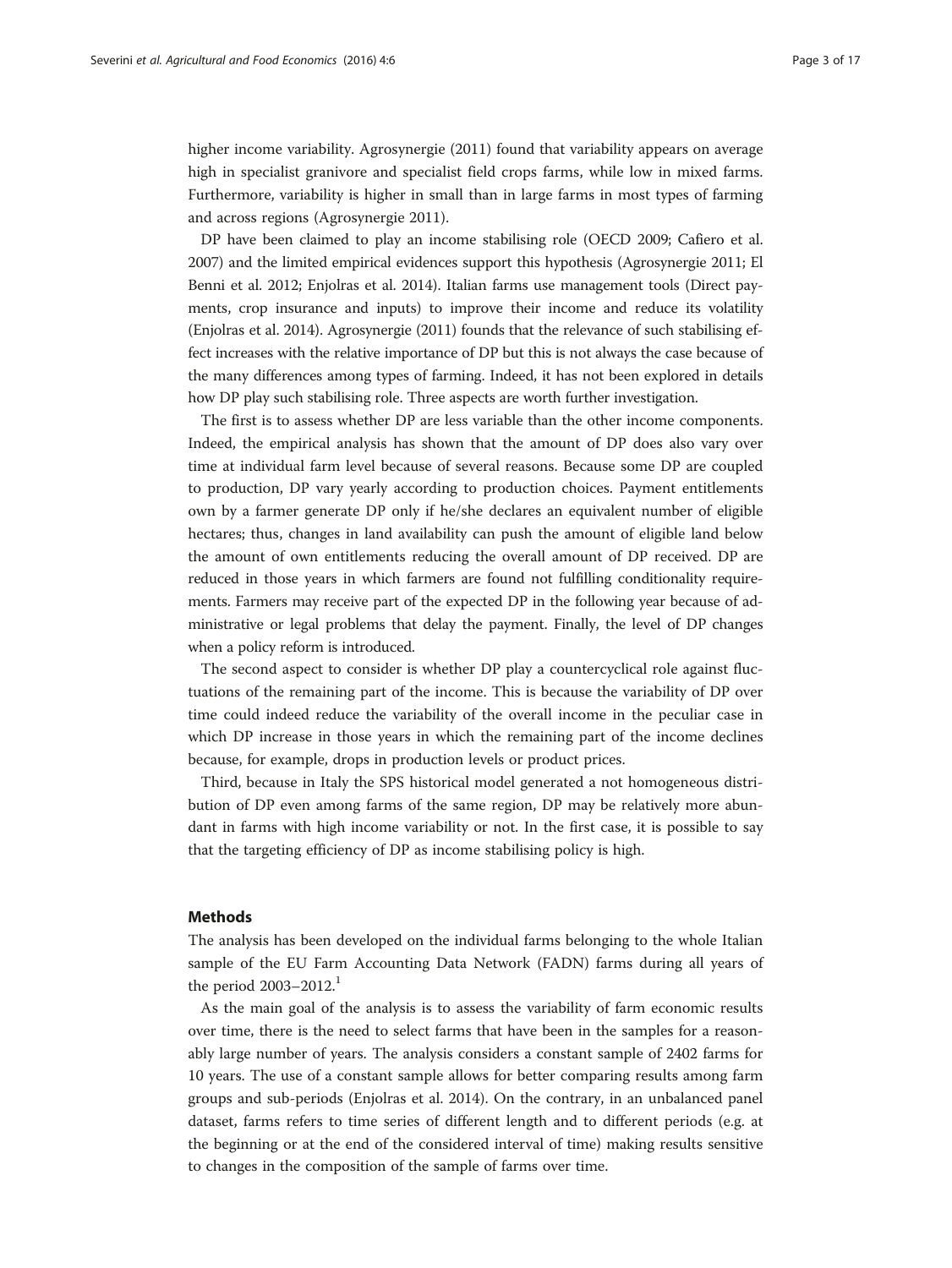<span id="page-3-0"></span>Unfortunately, the use of a constant panel implies to work with a sub-sample of the whole FADN sample that, because of this, cannot be considered strictly representative of the whole farm population. However, the comparison of the distributions of farms both within the whole sample and within the considered sub-sample shows that the latter does not provide an incomplete representation of the Italian farming sector. In fact, the distribution of the farms within the sub-sample is very similar to the distribution of farms within the whole sample in terms of several dimensions (Tables 6 and 7 in [Appendix](#page-13-0)). The Finger and Kreinin [\(1979](#page-16-0)) similarity indexes computed on the two samples show a level of similarity that is never below 90 %.<sup>2</sup>

All data has been deflated by means of the GDP deflator allowing comparison over time. While trends may still be present in deflated series, it has been decided to not de-trend these because of the following reasons. First, estimating the presence of a trend over short series (10 years, in the considered case) can be misleading because a single data can strongly affect the estimation. Furthermore, improvements of agricultural technologies leading to relevant trends are expected to happen over a long period of time (El Benni and Finger [2013\)](#page-16-0). Second, using detrended data in the variance decomposition analysis has been shown to lead to biased results (Offutt and Blandford [1986](#page-16-0)). Third, trend analysis performed on the considered data has shown that deflating allowed to eliminate most of the trends present in the data. Indeed, significant (i.e. with  $R^2 > 0.6$ ) linear trends in deflated farm income exist in only 11 % of the considered farms. Furthermore, in these few farms, trends are negative in 28 % of the cases but positive in the others (Table 8 in the [Appendix\)](#page-13-0). Finally, results suggest that none of the types of farming are clearly more affected by trends than other types of farming, because farms with significant FI trends are more or less distributed equally among all types of farming.

The analysis considers both the whole sample and the farms grouped according to: a) 7 Types of farming; b) Economic size classes (Small, medium and large); c) relative importance of DP (No DP and 4 quartiles) (Table [1](#page-4-0)). Data regarding each of these groups can be analysed given that a sufficient number of farms are represented within each group.

The focus is on Farm Income (FI) that is defined as:

$$
FI = REV - EC + DP = MI + DP
$$
 (1)

where REV is revenues, EC is costs for external (i.e. non-family owned) factors, MI is market income (i.e. FI–DP). Thus, FI represents the remuneration to fixed factors of production of the family (work, land and capital) and remuneration to the entrepreneur's risks (loss/profit) in the accounting year (European Commission [2010b\)](#page-16-0).

The relative importance of DP is assessed by means of two indicators:

$$
PSE = DP/(REV + DP)
$$
 (2)

that is the relative importance of DP over the whole farm receipts  $(REV + DP)$ ;

$$
DP/FI \tag{3}
$$

that is the share of DP on farm income.

Variability of farm income is assessed by calculating variance and Coefficient of Variation (CV) over the 10 year period in each individual farm.

The role of the three components of (1) on income variability is assessed by applying the variance decomposition by income sources that relies on multiplicative or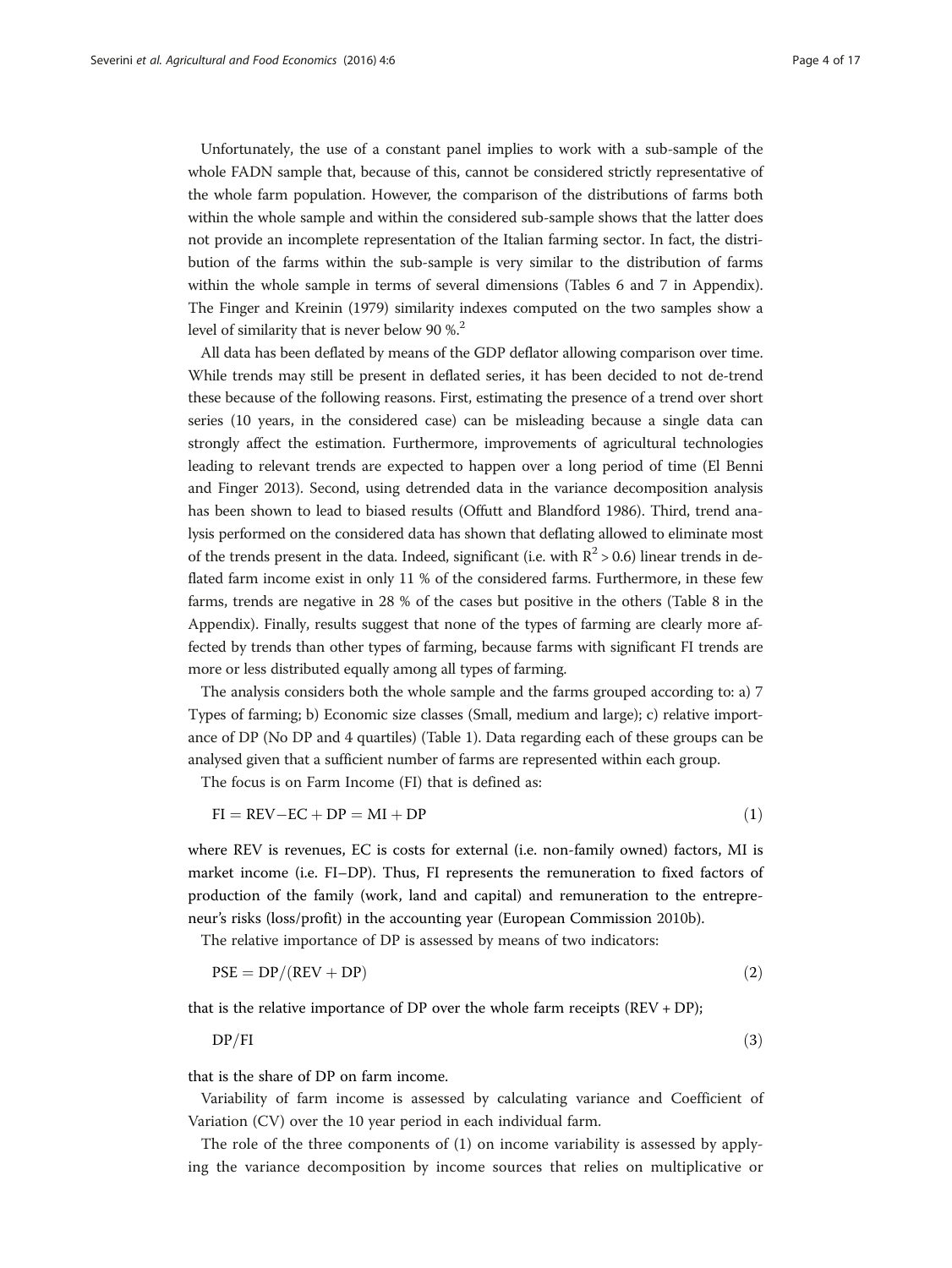|                                           |                | Sample size |          | Importance of DP: |  |
|-------------------------------------------|----------------|-------------|----------|-------------------|--|
|                                           |                | number      | PSE      | DP/FI             |  |
|                                           |                |             | Mean     | Mean              |  |
| Types of farming $(TF)^c$ :               | TF             |             |          |                   |  |
| Specialist field crops                    | 1              | 571         | 22.9 %   | 80.9 %            |  |
| Specialist horticulture                   | $\overline{2}$ | 276         | 0.8 %    | 2.0 %             |  |
| Specialist permanent crops                | 3              | 715         | 8.3 % b  | 25.5 % a          |  |
| Specialist grazing livestock              | $\overline{4}$ | 492         | 16.3 % a | 45.5 % b          |  |
| Specialist granivore                      | 5              | 84          | 5.7 % b  | 18.6 % a          |  |
| Mixed cropping                            | 6              | 161         | 13.6 % a | 44.7 % b          |  |
| Mixed livestock and mixed crops-livestock | 7              | 103         | 17.6 % a | 60.6 %            |  |
| Economic size (ESU) <sup>c</sup> :        |                |             |          |                   |  |
| Small (Classes 1, 2, 3)                   |                | 697         | 14.6 %   | 56.1 %            |  |
| Medium (Classes 4, 5, 6)                  |                | 1595        | 12.9 %   | 37.5 % a          |  |
| Large (Classes 7, 8)                      |                | 110         | 9.3 %    | 31.1 % a          |  |
| PSE level:                                |                |             |          |                   |  |
| No DP                                     | $\mathbf{0}$   | 247         | 0.0 %    | 0.0 %             |  |
| Low                                       | 1st            | 540         | 2.0 %    | 6.5 %             |  |
| Low-medium                                | 2nd            | 539         | 8.1 %    | 27.6 %            |  |
| Medium-high                               | 3rd            | 537         | 16.4 %   | 55.6 %            |  |
| High                                      | 4th            | 539         | 32.4 %   | 100.4 %           |  |
| Total sample                              |                | 2402        | 13.2 %   | 42.6 %            |  |

<span id="page-4-0"></span>

|  |  |  |  |  |  |  |  |  |  |  | <b>Table 1</b> Sample size ad relative importance of direct payments |  |
|--|--|--|--|--|--|--|--|--|--|--|----------------------------------------------------------------------|--|
|--|--|--|--|--|--|--|--|--|--|--|----------------------------------------------------------------------|--|

Mean values of PSE (DP/(REV + DP)) and DP/FI in the considered groups and the whole sample of farms Source: Own elaborations on a constant sample of the whole Italian FADN farms, years 2003-2012

Differences between groups statistically significant at 5 % according to Scheffe's test

additive identities (Burt and Finley [1968](#page-16-0); Hadrich [2013](#page-16-0); El Benni and Finger [2013](#page-16-0); Mishra et al. [2002\)](#page-16-0).

In the first case, variance decomposition can be expressed for the product of two random variables (e.g. crop production as the product of yield and acreage) by mean of a Taylor's series expansion in the following way  $(y = x_1 \cdot x_2)$ :

$$
Var(y) = \mu_2^2 Var(x_1) + \mu_1^2 Var(x_2) + 2\mu_1 \mu_2 Cov(x_1, x_2) + E[(x_1 - \mu_1)(x_2 - \mu_2) - Cov(x_1, x_2)]^2
$$
  
+2\mu\_1 E(x\_1 - \mu\_1)(x\_2 - \mu\_2)^2 + 2\mu\_2 E(x\_1 - \mu\_1)^2(x\_2 - \mu\_2) (4)

where  $\mu_1$  and  $\mu_2$  denote the means of  $x_1$  and  $x_2$ .

The first two terms are the direct effects of  $x_1$  and  $x_2$ , and the third term is a first order interaction effect. The fourth term is the variance of the covariance product about the covariance parameter, is necessarily positive and is neutral for purposes of interpretation. The last two terms are higher-order interaction effects (Burt and Finley [1968\)](#page-16-0).

Dividing expression (4) by the sum of the first two terms leads to a standardized form of the first three terms: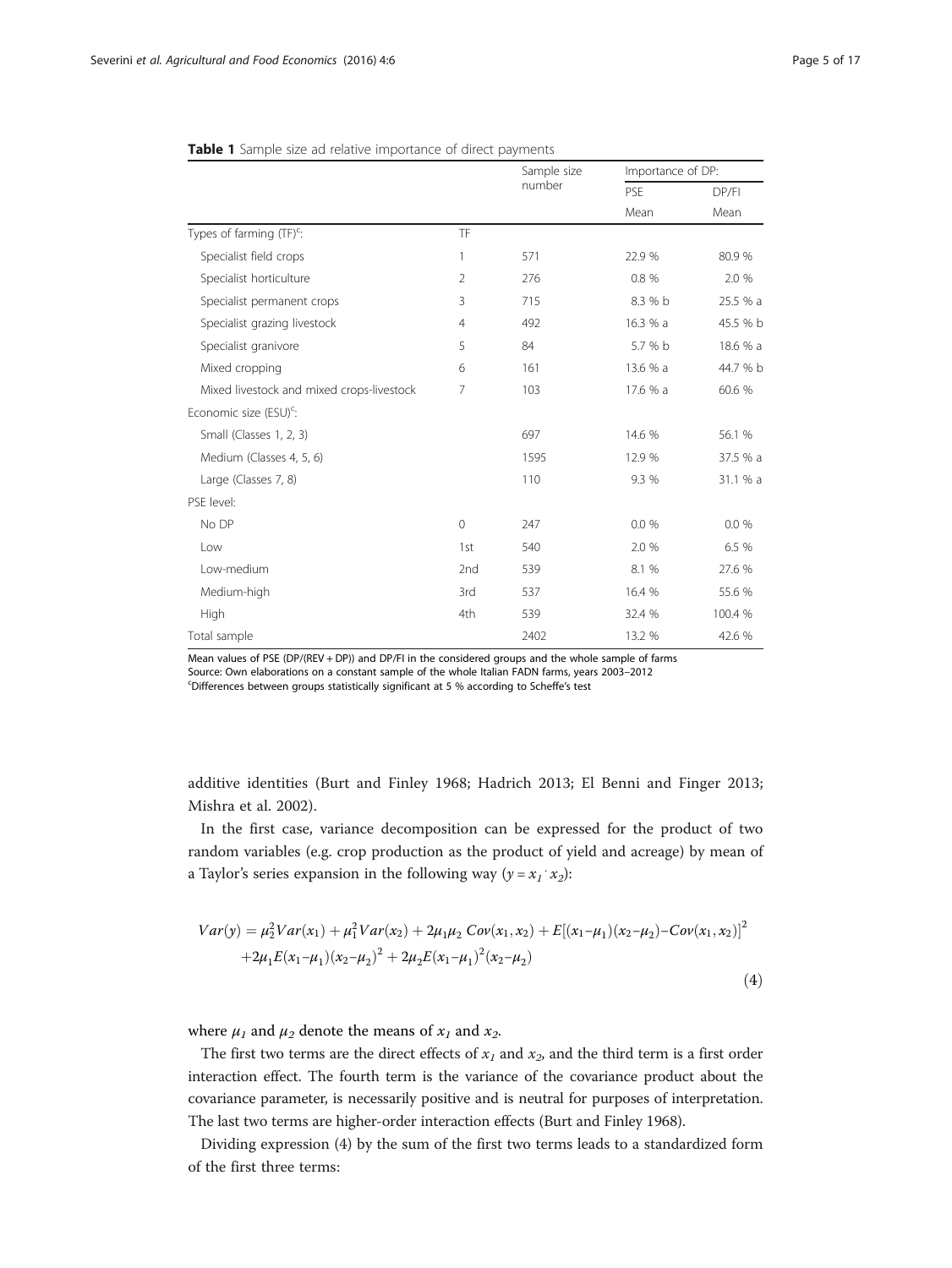$$
\frac{\mu_2^2 Var(x_1) + \mu_1^2 Var(x_2) + 2\mu_1 \mu_2 Cov(x_1, x_2)}{\mu_2^2 Var(x_1) + \mu_1^2 Var(x_2)} = p_1 + p_2 + p_{12}
$$
\n(5)

Both  $p_1$  and  $p_2$  are positive and sum to unity while  $p_{12}$  can be of either sign.

Because we focus on the whole farm income and the role of DP, it is more suitable to applying the variance decomposition that relies on additive components. This leads to the known formula of the variance of a sum:

$$
Var(y) = Var(x_1) + Var(x_2) + 2Cov(x_1, x_2)
$$
\n(6)

Applying expression (6) to the variance of FI as expressed in ([1\)](#page-3-0) leads to (Kimura et al. [2010\)](#page-16-0):

$$
Var(FI) = Var(REV) + Var(DP) + Var(EC)
$$
  
+2Cov(REV, DP) - 2Cov(REV, EC) - 2Cov(DP, EC) (7)

Dividing expression (7) by the sum of the first three terms would give a standardized form for interpretation:

$$
\frac{Var(REV) + ar(DP) + Var(EC) + 2Cov(REV, DP) - 2Cov(REV, EC) - 2Cov(DP, EC)}{Var(REV) + Var(DP) + Var(EC)} =
$$
  
=  $p_1 + p_2 + p_3 + p_{12} - p_{13} - p_{23}$  (8)

where  $p_1$ ,  $p_2$ , and  $p_3$  are the direct effects while  $p_{12}$ ,  $p_{13}$  and  $p_{23}$  are the covariance effects. The three direct effects sum to unity and an increase of the variance of anyone of these increases the variability of FI. A negative (positive) covariance between two components show that they move in the opposite (same) direction over time (El Benni and Finger [2013\)](#page-16-0). This allows for a reduction (increase) of the variability of FI. The results of the income decomposition analysis is expected to provide insights on the income stabilising role of DP.

The role of DP on income stabilisation is also analysed by comparing the coefficient of variation calculated on FI with and without DP (i.e. MI). While very useful for comparisons, coefficient of variations are not suitable when the mean values of the variable takes values that are close to zero or are negative. In the considered sample, this is never the case of FI but the same cannot be said for MI: while it always sufficiently differs from zero, in some farms MI takes a negative value. In order to cope with this problem, the comparison of variability of FI and MI is developed only on those farms that have a non-negative mean value of MI. This restricts such analysis on a constant sub-sample of 2191 farms (i.e. 91.2 % of the whole sample).

Pearson's correlations between DP and MI have been calculated on the 10 year data of each farm. Only average data for the whole sample and each group are shown in the tables. Correlation analysis has also been used to assess whether DP are targeted to stabilise the income of farms facing larger income variability levels. This is done by calculating the Pearson's correlation between the relative importance of DP (PSE) and the level of CV of MI.

Whenever considered important and possible, differences among farm groups have been statistically tested. In the case of CV, the presence of some outliers has been detected. Thus, tests on CV levels have been developed by means of both Kruskal-Wallis and Wilcoxon rank-sum test (Kruskal and Wallis [1952;](#page-16-0) Mann and Whitney [1947](#page-16-0)) because less affected by the presence of outliers.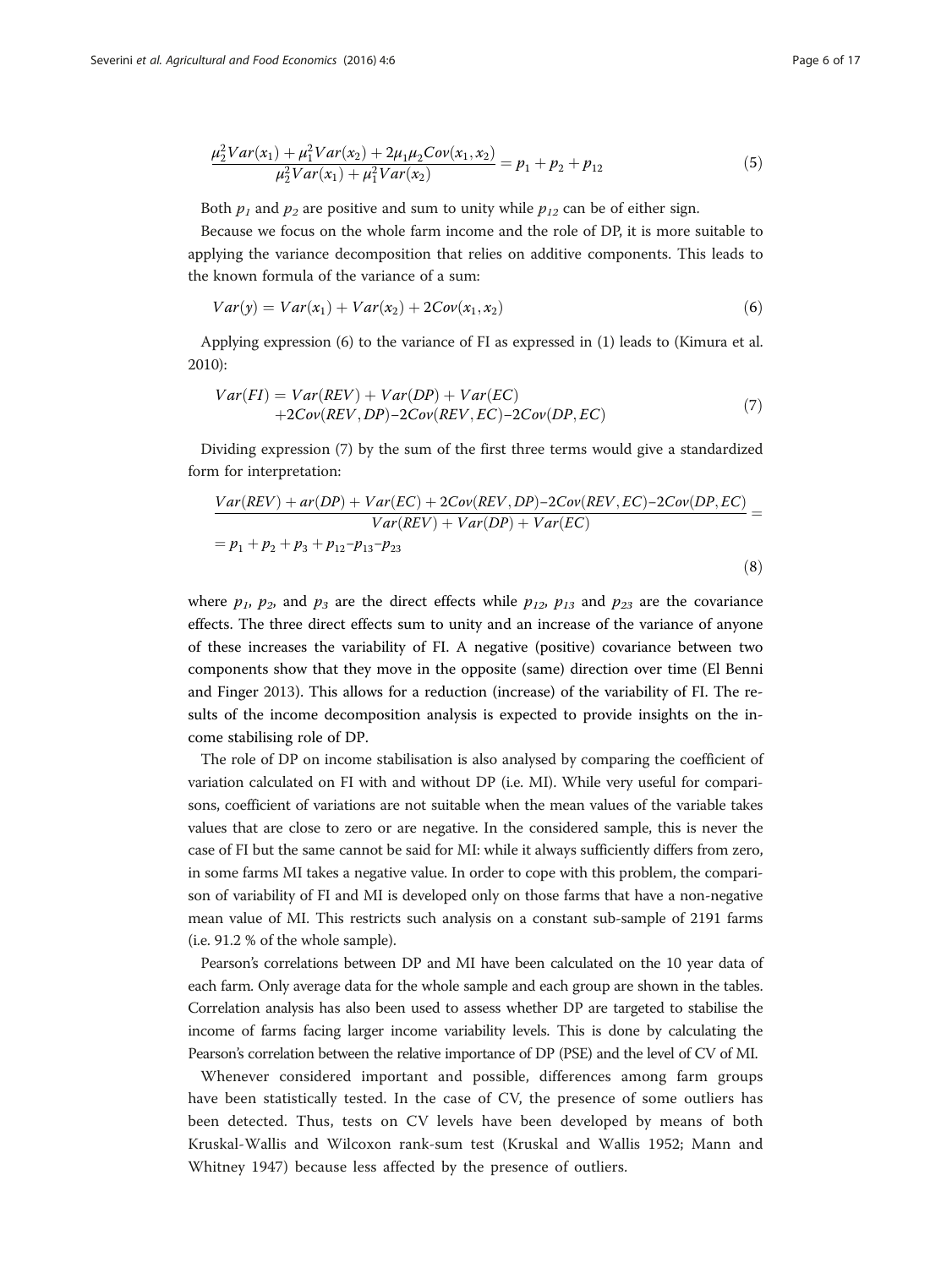#### <span id="page-6-0"></span>Results and discussion

### Support provided by direct payments

The level of support provided by DP to the considered farms is relevant: on average DP account for around 13.2 % of total farm receipts (PSE) and 42.6 % of farm income (DP/ FI) (Table [1\)](#page-4-0). However, there are relevant differences within the farm sample. Around 10 % of the farms did not receive DP in the considered 10-year period and most of these belong to the group of Specialist horticulture farms (Table [1\)](#page-4-0).

On the contrary, DP account for an extraordinary high share of income in Specialist field crop, in Mixed livestock and crops-livestock, Specialist grazing livestock and Mixed cropping farms (Table [1](#page-4-0)).<sup>3</sup> The relative importance of DP is higher in small farms than in medium and large farms. The assessed overall relative importance of DP suggests that the income of many farms strongly relies on the benefits coming from this policy.

Because CAP policy has changed in terms of both DP policy and price support during the considered period and this should be kept in mind when assessing the obtained results.<sup>4</sup> However, the level of price support has been drastically reduced during the period in these products. In some of these sectors, such as dairy, this has been compensated by an increase of DP level.

### Variability of farm income over time

Variability of farm income over time is high. On the whole sample, the median coefficient of variation of farm income (CV of FI) is 0.64 (Table 2). This suggests that variability of FI in on average not negligible and supports the hypothesis that risk adverse farmers should be interested in using risk management strategies and tools Differences

|  | Table 2 Variability of farm income over time within the considered groups and the whole s              |  |
|--|--------------------------------------------------------------------------------------------------------|--|
|  | ub-sample of farms with positive market income. Median of the coefficients of variation of farm income |  |

|                                              |                | CV(FI)              |                          |              | CV(FI)              |
|----------------------------------------------|----------------|---------------------|--------------------------|--------------|---------------------|
|                                              |                | Median <sup>d</sup> |                          |              | Median <sup>d</sup> |
| Types of farming (TF):                       | TF             |                     | Economic size (ESU):     |              |                     |
| Specialist field crops                       |                | 0.666a b            | Small (Classes 1, 2, 3)  |              | 0.734a              |
| Specialist horticulture                      | $\overline{2}$ | 0.604 b c d         | Medium (Classes 4, 5, 6) |              | 0.606 b             |
| Specialist permanent crops                   | 3              | 0.659a b            | Large (Classes 7, 8)     |              | 0.619 b             |
| Specialist grazing livestock                 | 4              | 0.576 c d           | PSE level:               |              |                     |
| Specialist granivore                         | 5              | 0.725a b            | No DP                    | $\mathbf{0}$ | 0.599 b c           |
| Mixed cropping                               | 6              | 0.710a b            | l ow                     | 1st          | $0.667$ a b         |
| Mixed livestock and Mixed<br>crops-livestock | $\overline{7}$ | $0.658$ a b c       | Low-Medium               | 2nd          | $0.629$ a b c       |
|                                              |                |                     | Medium-High              | 3rd          | $0.661$ a b         |
| Total sample                                 |                | 0.636               | High                     | 4th          | $0.617$ a b c       |

Source: Own elaborations on a constant sample of the whole Italian FADN farms, years 2003-2012

 $\sigma$ Differences between groups statistically significant at 5 % confidence interval according to Wilcoxon rank-sum test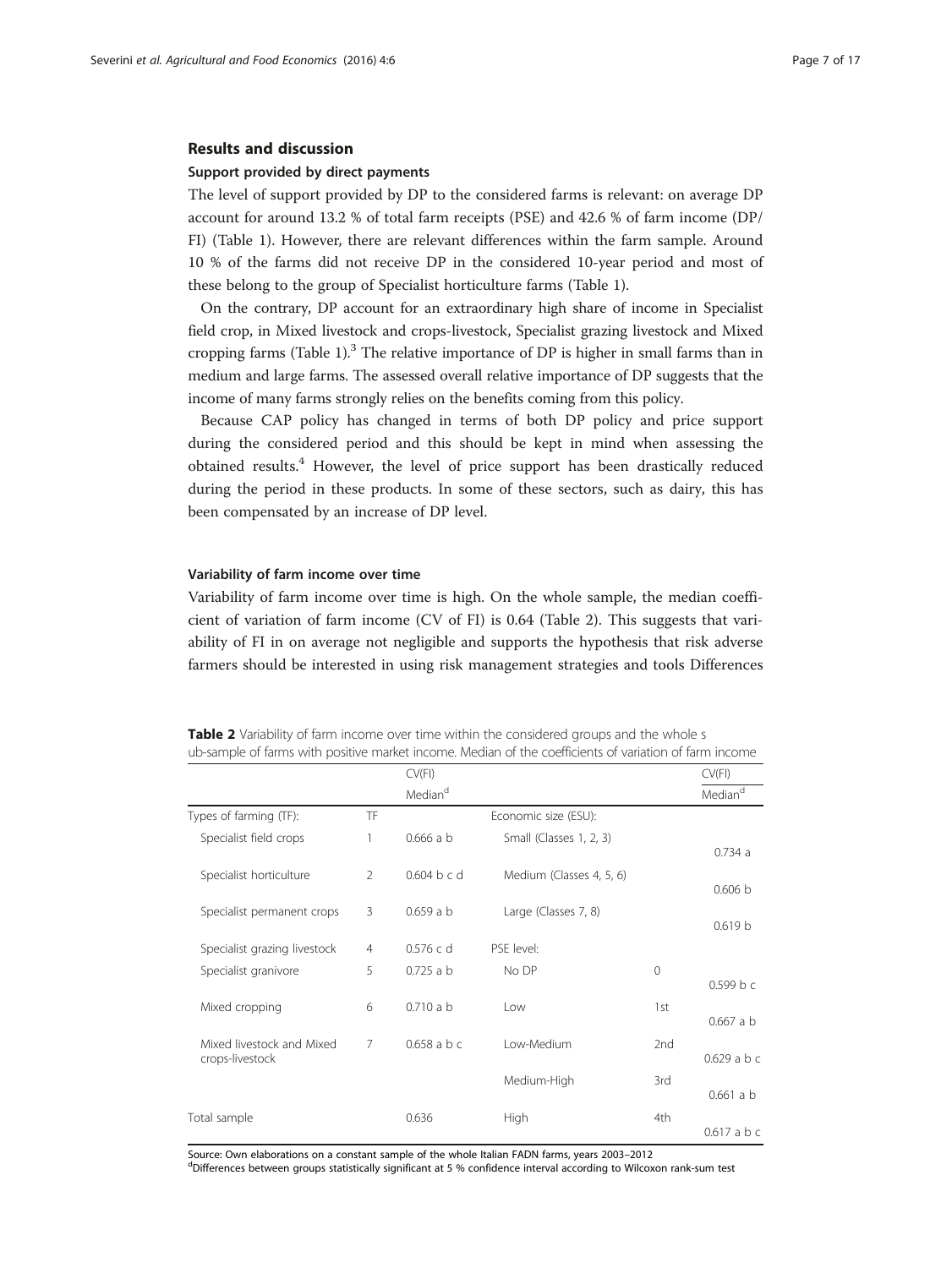among farm groups in terms of income variability are limited and statistically significant only in a few cases (Table [2\)](#page-6-0).

Variability is clearly higher than in the whole sample in specialist granivore and mixed cropping farms, while lower in specialist grazing livestock farms. The high variability of specialised granivore farms is consistent with the findings of Vrolijk and Poppe [\(2008](#page-16-0)) and can be explained by the nature of these farms: high specialisation and a limited importance of DP. Similarly, the low level of income variability of specialist grazing farms is consistent with the findings of previous analysis (Vrolijk and Poppe [2008](#page-16-0)) (Table [2\)](#page-6-0). Variability is also higher in small farms (Median CV is 0.73) than in medium and large farms as also reported by Vrolijk and Poppe [\(2008\)](#page-16-0).

On the contrary, there are only very limited differences among farms with different PSE levels. This does not allow to identify a link between PSE level and variability of farm income because it is not possible to highlight a positive or negative correlation among these two parameters. This issue has been explored by mean of the variance decomposition by income sources that allows to identify the income components that most contribute to the overall variability of farm income.

## Income components that most contribute to income variability

Variance decomposition is used to identify the income components that most contribute to income variability. Results show that most of the variance is due to revenues (65 %) and costs for external factors (around 30 %) (Table [3\)](#page-8-0). On the contrary, DP account only for the remaining part of the variability (i.e. 5 %) even if, as already said, DP account for around 40 % of the FI, on average.

The relatively high variability of farm revenues can be due to the variability of both price and production levels. Indeed, during the considered period there has been a not negligible variability of farm product prices (Fig. 1, in the [Appendix](#page-13-0)). Farm product prices have shown a very relevant spike in 2008 followed by relatively low levels in the years 2009 and 2010. Such evolution has been experienced by both livestock and crop products, but the 2008 spike has been particular strong in the crop products caused by a strong increase of the prices of cereals (Fig. 1, [Appendix\)](#page-13-0). However, the effect of such price shocks on farm income can strongly vary in the farms according to both their production pattern and level of diversification, provided that most of the considered farms are multiproduct farms.

Variability of farm costs is also a factor explaining a not negligible share of the FI variability (i.e. around 30 %) (Table [3](#page-8-0)). Such variability has been also caused by the relevant variability of the prices of the inputs purchased by farmers and experienced during the considered period (Fig. 2, in the [Appendix\)](#page-13-0). A relevant price spike has been experienced in 2004 and, as for the product case, 2008. This can probably explain part of the variability of external costs faced by the considered farms during the study period. However, it is worth noticing that in 2008 both product prices and input prices have experienced extraordinary high levels. This means that the high input costs experienced in that year have reduced the increase of FI due to the high level of farm revenues caused by high product prices.

So far the discussion has focused on the direct effects of the three considered income components only. However, it is important to also account for the indirect effects, linked to the correlation between these income components. Overall, indirect effects provide a limited contribution to the total variability being negligible except for the covariance effect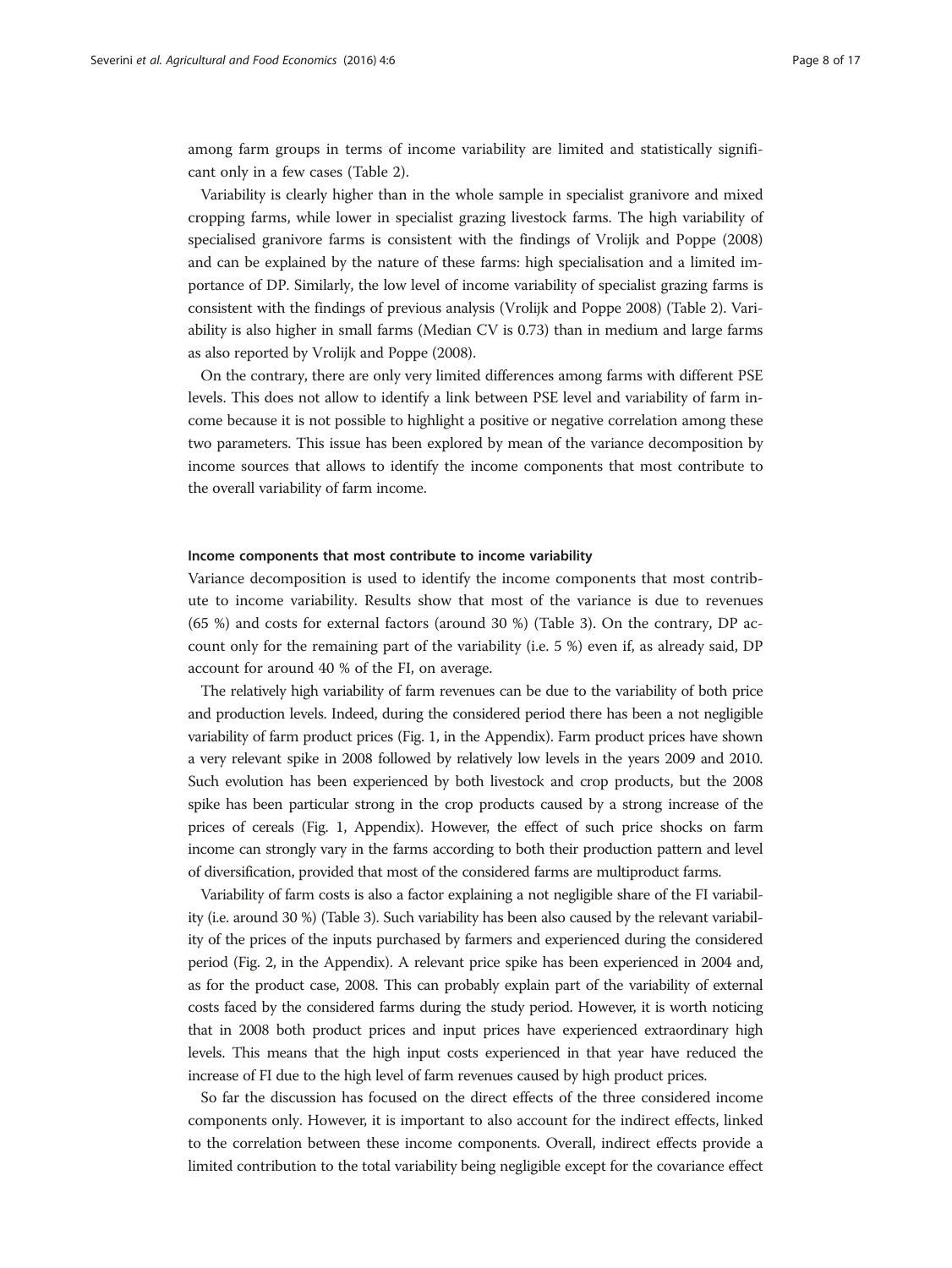|                                              |                 |       |                | Variance decomposition <sup>a</sup> |                  |          |          | Relative      |                |       |
|----------------------------------------------|-----------------|-------|----------------|-------------------------------------|------------------|----------|----------|---------------|----------------|-------|
|                                              |                 |       | Direct effects |                                     | Indirect effects |          |          | importance of | income sources |       |
|                                              |                 | $p_1$ | p <sub>2</sub> | $p_3$                               | $p_{12}$         | $p_{13}$ | $p_{23}$ | REV/FI        | DP/FI          | EC/FI |
| Types of farming (TF):                       | TF              | Mean  |                |                                     |                  |          |          | Mean          |                |       |
| Specialist field crops                       | 1               | 0.617 | 0.082          | 0.301                               | $-0.026$         | 0.294    | 0.028    | 2.84          | 0.81           | 2.65  |
| Specialist horticulture                      | $\overline{2}$  | 0.699 | 0.006          | 0.296                               | $-0.005$         | 0.321    | 0.004    | 2.81          | 0.02           | 1.83  |
| Specialist permanent crops                   | 3               | 0.688 | 0.045          | 0.267                               | $-0.016$         | 0.250    | 0.011    | 2.68          | 0.25           | 1.94  |
| Specialist grazing livestock                 | $\overline{4}$  | 0.601 | 0.062          | 0.337                               | $-0.035$         | 0.263    | 0.005    | 2.29          | 0.46           | 1.74  |
| Specialist granivore                         | 5               | 0.599 | 0.010          | 0.392                               | $-0.006$         | 0.562    | 0.008    | 4.07          | 0.19           | 3.26  |
| Mixed cropping                               | 6               | 0.640 | 0.056          | 0.304                               | $-0.027$         | 0.293    | 0.028    | 3.08          | 0.45           | 2.52  |
| Mixed livestock and Mixed<br>crops-livestock | 7               | 0.605 | 0.055          | 0.340                               | $-0.039$         | 0.302    | 0.022    | 3.11          | 0.61           | 2.71  |
| Economic size (ESU):                         |                 |       |                |                                     |                  |          |          |               |                |       |
| Small (Classes 1, 2, 3)                      |                 | 0.648 | 0.047          | 0.305                               | $-0.022$         | 0.269    | 0.019    | 3.04          | 0.56           | 2.61  |
| Medium (Classes 4, 5, 6)                     |                 | 0.647 | 0.057          | 0.296                               | $-0.024$         | 0.282    | 0.014    | 2.58          | 0.38           | 1.96  |
| Large (Classes 7, 8)                         |                 | 0.583 | 0.038          | 0.379                               | 0.009            | 0.486    | $-0.003$ | 3.32          | 0.31           | 2.63  |
| PSE level:                                   |                 |       |                |                                     |                  |          |          |               |                |       |
| No DP                                        | $\mathbf 0$     | 0.698 | 0.000          | 0.302                               | 0.000            | 0.328    | 0.000    | 2.83          |                | 1.83  |
| Low                                          | 1st             | 0.718 | 0.007          | 0.275                               | $-0.002$         | 0.289    | 0.004    | 2.97          | 0.07           | 2.04  |
| Low-Medium                                   | 2 <sub>nd</sub> | 0.664 | 0.034          | 0.302                               | $-0.025$         | 0.270    | 0.006    | 2.99          | 0.28           | 2.27  |
| Medium-High                                  | 3rd             | 0.625 | 0.055          | 0.319                               | $-0.014$         | 0.321    | 0.015    | 2.81          | 0.56           | 2.36  |
| High                                         | 4th             | 0.546 | 0.139          | 0.315                               | $-0.059$         | 0.251    | 0.040    | 2.19          | 1.00           | 2.19  |
| Total sample                                 |                 | 0.645 | 0.053          | 0.303                               | $-0.022$         | 0.288    | 0.015    | 2.75          | 0.43           | 2.18  |

<span id="page-8-0"></span>

|  |  |  |  | <b>Table 3</b> Sources of variability of farm income in the whole sample and in the sub-groups of farms |  |  |  |  |  |  |  |  |  |  |  |
|--|--|--|--|---------------------------------------------------------------------------------------------------------|--|--|--|--|--|--|--|--|--|--|--|
|--|--|--|--|---------------------------------------------------------------------------------------------------------|--|--|--|--|--|--|--|--|--|--|--|

Variance decomposition and relative importance of the three considered income sources

Source: Own elaborations on a constant sample of the whole Italian FADN farms, years 2003-2012

<sup>a</sup>Subscripts 1, 2 and 3 refer to revenues, direct payments and external costs, respectively

among revenues and external costs. Indeed, covariance effect between revenues and DP is negative suggesting that DP could play a scarce but countercyclical role in comparison to fluctuations of revenues over time. Finally, a positive but small indirect effect between DP and external costs exists in the whole sample and in several types of farming suggesting that increases of DP are associated with relatively high levels of external costs.

While the data referring to the whole sample provide an overall picture of the sources of income variability, it is important to highlight differences among types of farming. Direct effect of revenues is higher than the average value in horticulture and permanent crops while it is lower in granivore and mixed crop and mixed crop-livestock farms (Table 3).

The relative contribution of DP to total variability is way higher than the mean in specialist field crops farms. These results are coherent with the relative importance of DP (DP/FI) in these types of farming. The contribution of external costs to the direct effects doesn't change significantly among different types of farming, except for specialist granivore, in which external costs account for a large share of the direct effects. This is coherent with the relative importance of external costs, that is the highest in specialist granivore farms. Differences among farms belonging to different economic sizes and PSE levels can be generally explained by differences in terms of the relative importance of the three income sources. In particular, the relative contribution of DP to income variability increases from the lowest to the highest PSE quartile. However, because such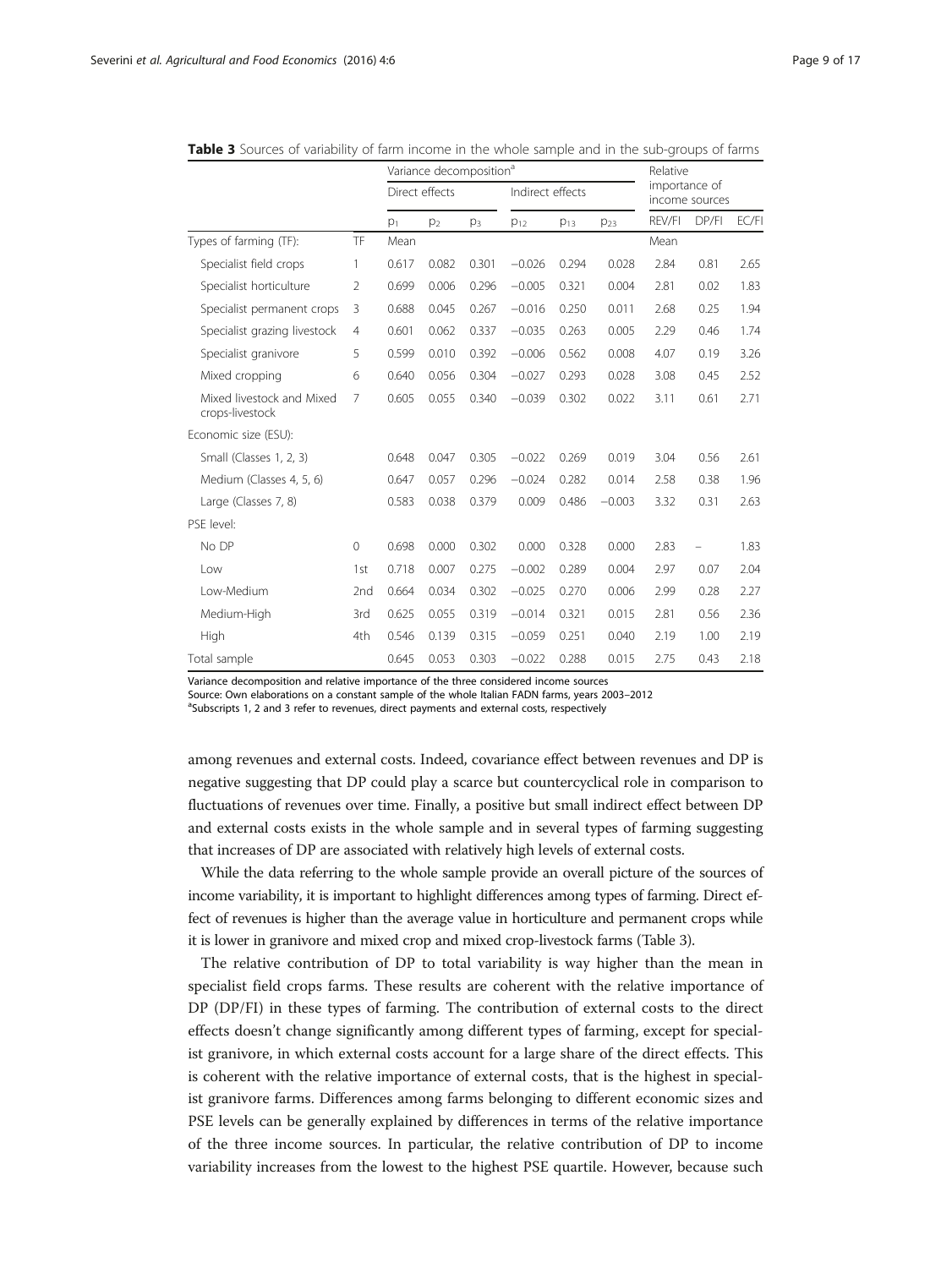<span id="page-9-0"></span>farms have an higher share of income variability coming from revenues, it may also support the hypothesis that farmers with high level of DP are more willing to take risk from agricultural production (El Benni et al. [2012](#page-16-0)).

### How DP stabilise farm income

First of all, DP stabilise farm income because is an income component that is less variable than the other components remaining part of the income, i.e. Market Income (MI) (Table 4).

On average, the variability of FI is around 30 % lower that the variability of MI on average (Table 4). This is also the case in almost all considered types of farming even if the stabilising effect tends to be higher in those groups of farms where DP contribute the most to farm income (Table 4). This general results is confirmed by data referring to farms grouped by economic size and level of PSE (Table 4). The income stabilising role of DP increases moving from the first to the higher quartiles of PSE. In the farms on the highest quartile the CV of FI is around 64 % lower than that of MI. Moreover, differences between CV(MI) and CV(FI) are almost always statistical significant at 1 % (Table 4). These results suggest that the extent of the stabilising role of DP increases as

| Table 4 Income stabilising effect of direct payments |  |  |
|------------------------------------------------------|--|--|
|------------------------------------------------------|--|--|

|                                              |                | Sample size<br>number |                  | Importance of DP: | variation of | Coefficient of    |             | Difference between |  |
|----------------------------------------------|----------------|-----------------------|------------------|-------------------|--------------|-------------------|-------------|--------------------|--|
|                                              |                |                       | PSE <sup>a</sup> | DP/FI             | FI.          | MI                | DP          | CV(MI) and CV(FI)  |  |
|                                              |                |                       | Mean             |                   | Median       |                   |             | Var. <sup>b</sup>  |  |
| Types of farming (TF):                       | TF             |                       |                  |                   |              |                   |             |                    |  |
| Specialist field crops                       | 1              | 443                   | 19.9 %           | 49.4 %            | 0.608        |                   | 1.287 0.304 | $-52.8$ % ***      |  |
| Specialist horticulture                      | $\overline{2}$ | 276                   | 0.8 %            | 2.0 %             |              | 0.604 0.612 1.823 |             | $-1.3%$            |  |
| Specialist permanent crops                   | 3              | 689                   | 7.7 %            | 19.7 %            |              | 0.646 0.774 0.699 |             | $-16.5 \%$ ***     |  |
| Specialist grazing livestock                 | $\overline{4}$ | 467                   | 15.1 %           | 35.5 %            |              | 0.567 0.861 0.361 |             | $-34.2 \%$ ***     |  |
| Specialist granivore                         | 5              | 82                    | 5.7 %            | 13.2 %            |              | 0.715 0.900 0.352 |             | $-20.6 \%$ ***     |  |
| Mixed cropping                               | 6              | 147                   | 12.2 %           | 31.9%             | 0.690        |                   | 0.952 0.474 | $-27.5 \%$ ***     |  |
| Mixed livestock and Mixed<br>crops-livestock | 7              | 87                    | 16.2 %           | 44.0 %            |              | 0.583 1.207 0.281 |             | $-51.7$ % ***      |  |
| Economic size (ESU):                         |                |                       |                  |                   |              |                   |             |                    |  |
| Small (Classes 1, 2, 3)                      |                | 603                   | 12.5 %           | 33.3 %            | 0.690        | 1.046 0.422       |             | $-34.1 \%$ ***     |  |
| Medium (Classes 4, 5, 6)                     |                | 1484                  | 11.2 %           | 26.9%             |              | 0.592 0.819 0.445 |             | $-27.7$ % ***      |  |
| Large (Classes 7, 8)                         |                | 104                   | 8.2 %            | 20.4 %            |              | 0.612 0.790 0.412 |             | $-22.5 \%$ **      |  |
| PSE level:                                   |                |                       |                  |                   |              |                   |             |                    |  |
| No DP                                        | 0              | 247                   | 0.0 %            | 0.0%              |              | 0.599 0.599       | 0.000       | 0.0%               |  |
| Low                                          | 1st            | 538                   | 2.0 %            | 5.6 %             | 0.665        | 0.687             | 1.068       | $-3.2%$            |  |
| Low-Medium                                   | 2nd            | 523                   | 8.0 %            | 22.1 %            | 0.615        | 0.756 0.444       |             | $-18.6 \%$ ***     |  |
| Medium-High                                  | 3rd            | 500                   | 16.3 %           | 44.0 %            | 0.632        | 1.107 0.334       |             | $-43.0 \%$ ***     |  |
| High                                         | 4th            | 383                   | 30.4 %           | 66.7 %            | 0.546        | 1.506 0.296       |             | $-63.8 \%$ ***     |  |
| Total sub-sample                             |                | 2191                  | 11.4 %           | 28.4 %            |              | 0.615 0.871       | 0.438       | $-29.4 \%$ ***     |  |

Variability of farm income (FI), market income (MI = FI–DP) and direct payments (DP). Median of the coefficients of variation (CV) of FI, MI and DP. Difference between variability of MI and of FI. Whole sub-sample and considered groups <sup>a</sup>PSE = DP/(REV + DP). <sup>b</sup>Calculated as: (CV(MI) – CV(FI))/CV(FI). Significant difference at 1 % (\*\*\*), 5 % (\*\*). Source: Own elaborations on the sub-sample of farms with MI greater than zero. Years 2003–2012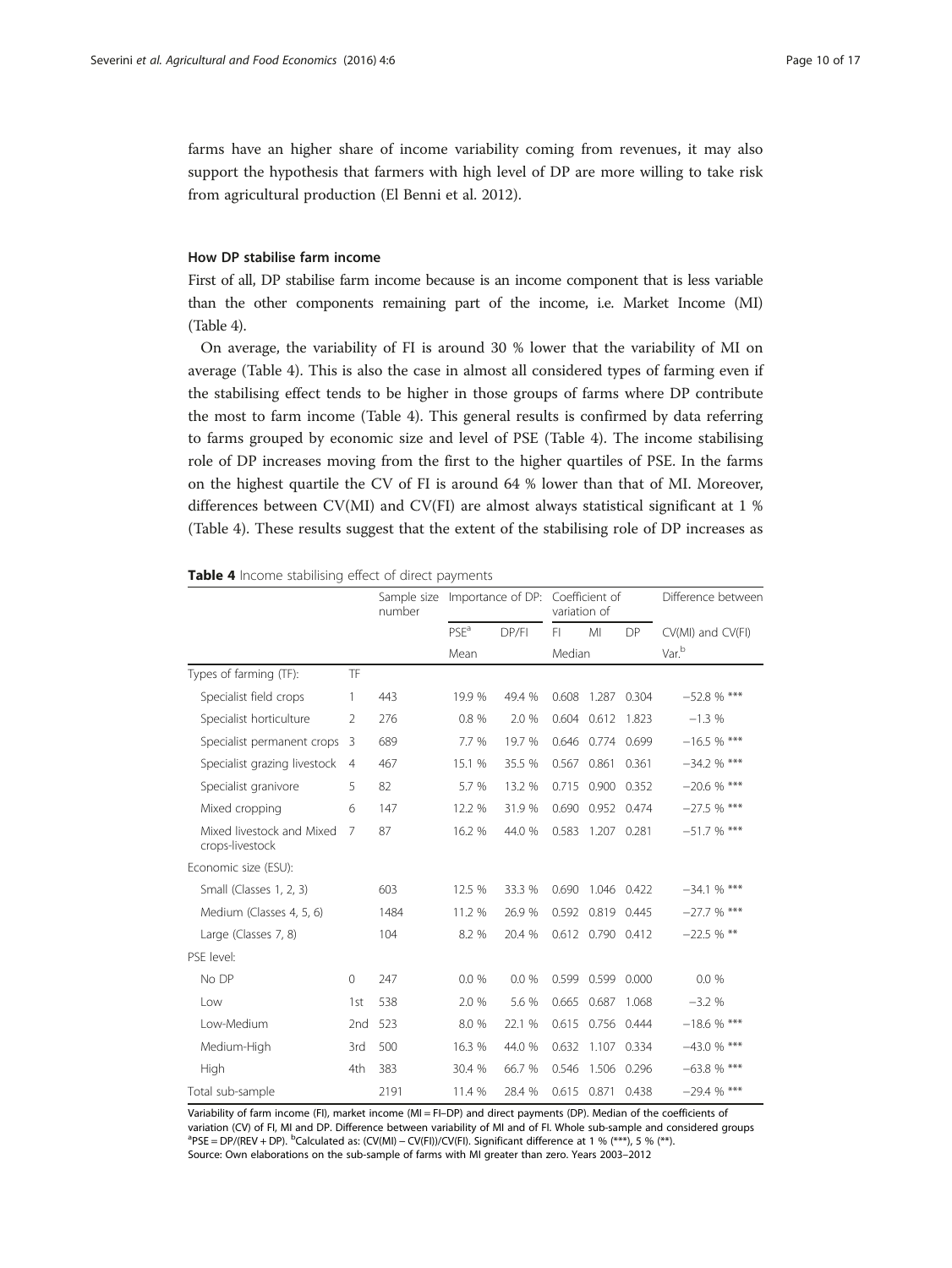the relative level of DP increases and confirm that farms enjoying higher levels of DP can afford to cope with high level of market income variability better than other farms (El Benni et al. [2012\)](#page-16-0).

DP are also characterised by some variability: the median value of the coefficients of variation of DP calculated on all farms of the sample is around 0.44 although there are relevant differences among the considered types of farming. Excluding specialist horticulture farms (where DP are often zero or negligible), CVs of DP vary from 0.70 in specialist permanent crops to 0.28 in mixed livestock and mixed crops-livestock farms (Table [4\)](#page-9-0).

Because of the variability of DP is not negligible, it seems important to explore whether DP play a countercyclical role against fluctuation of market income over time. This is because, if the evolution of DP over the considered decade is negatively correlated with the evolution of MI, this increases the effectiveness of the income stabilisation role DP play. Empirical results suggest that DP play only a limited countercyclical role against fluctuations of MI over time. This is shown by the fact that the correlation between the 10-year series of MI and DP calculated in each farm is negative but very small on the whole subsample and in most of the considered farm groups (Table [5\)](#page-11-0). Because of this, it is possible to say that the same amount of financial resources used for DP could play a way stronger income stabilising effect in the (very theoretical) case in which DP levels were designed in a way to be negatively correlated with the evolution of MI levels over time such as a typical countercyclical payment.

A final issue is whether DP are specifically targeted to stabilise the income of those farms facing large income variability levels or not. This issue is relevant from a policy point of view because a good targeting should result in the enhancement of the efficiency of the policy against the objective of the stabilisation of FI.<sup>5</sup> Empirical results support the hypothesis that DP are not well targeted because the correlation between the variability of MI and the relative level of DP (PSE) is very low on average and in many of the considered types of farming. The same is true for farms within different size and relative PSE groups, with the highest level of correlation (0.356) observed in large farms (Table [5](#page-11-0)).

## Conclusions

The analysis has studied the role of CAP direct payments (DP) in stabilising farm income using individual farm data for a decade. First, the extent of farm income variability over time has been assessed. Second, the contribution of the three main income components (Revenues, DP and costs of external factors) to the variability of farm income has been analysed. This has allowed to establish that DP play an income stabilising effect. Third, the analysis has explored how DP reduce farm income variability. Addressing these three topics provided pieces of information that could be used to design a DP policy that better pursues farm income stabilisation objectives.

The analysis has confirmed the results of previous studies stating that the variability over time of farm income is high even if some limited differences among farm groups exist. While the median coefficients of variation of farm income of the whole sample is higher than 0.6, the variability is relatively lower only in specialist grazing farms than in other types of farming. Coherently with results of previous studies, small farms face higher level of income variability than larger size farms. Finally, farms that do not benefit at all from DP have a relatively lower level of variability of their income. The assessed extent of income variability seems high enough to justify the attention paid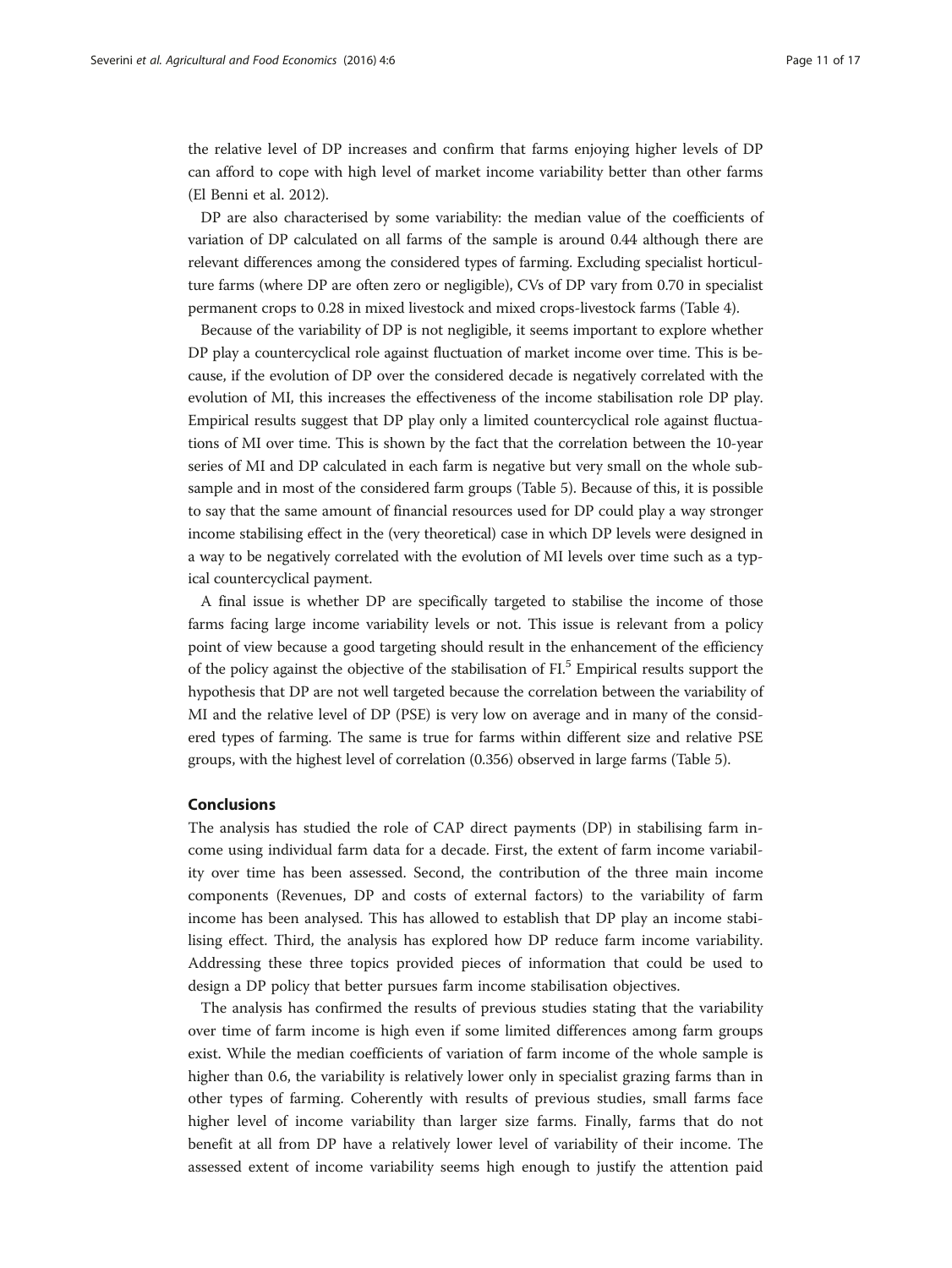|                                           |                | Sample size | Correlation <sup>a</sup> between: |                             |  |  |
|-------------------------------------------|----------------|-------------|-----------------------------------|-----------------------------|--|--|
|                                           |                | number      | MI and DP (mean)                  | CV(MI) and PSE <sup>b</sup> |  |  |
| Types of farming (TF):                    | TF             |             |                                   |                             |  |  |
| Specialist field crops                    | 1              | 443         | $-0.094$ ***                      | 0.016                       |  |  |
| Specialist horticulture                   | 2              | 276         | $-0.024$                          | 0.264                       |  |  |
| Specialist permanent Crops                | 3              | 689         | $-0.033*$                         | 0.180                       |  |  |
| Specialist grazing livestock              | $\overline{4}$ | 467         | $-0.036*$                         | 0.109                       |  |  |
| Specialist granivore                      | 5              | 82          | $-0.043$                          | 0.254                       |  |  |
| Mixed cropping                            | 6              | 147         | $-0.086$ **                       | 0.296                       |  |  |
| Mixed livestock and Mixed crops-livestock | $\overline{7}$ | 87          | $-0.048$                          | 0.023                       |  |  |
| Economic size (ESU):                      |                |             |                                   |                             |  |  |
| Small (Classes 1, 2, 3)                   |                | 603         | $-0.086$ ***                      | 0.036                       |  |  |
| Medium (Classes 4, 5, 6)                  |                | 1484        | $-0.045$ ***                      | 0.052                       |  |  |
| Large (Classes 7, 8)                      |                | 104         | 0.062                             | 0.356                       |  |  |
| PSE level:                                |                |             |                                   |                             |  |  |
| No DP                                     | $\circ$        | 247         | $\sqrt{2}$                        | $\sqrt{2}$                  |  |  |
| Low                                       | 1st            | 538         | 0.002                             | 0.057                       |  |  |
| Low-Medium                                | 2nd            | 523         | $-0.059$ ***                      | 0.017                       |  |  |
| Medium-High                               | 3rd            | 500         | $-0.061$ ***                      | 0.061                       |  |  |
| High                                      | 4th            | 383         | $-0.104$ ***                      | 0.064                       |  |  |
| Total sub-sample                          |                | 2191        | $-0.051$ ***                      | 0.045                       |  |  |

<span id="page-11-0"></span>Table 5 Correlation between MI and DP and between the coefficient of variation of MI and of DP

Farms with non-negative MI. Whole sub-sample and considered groups

Source: Own elaborations on a constant sample of the Italian FADN farms, years 2003-2012

Significantly different from zero at 1 % (\*\*\*), 5 % (\*\*) and 10 % (\*).  ${}^{b}$ PSE = DP/(REV + DP)

during the recent reform of the CAP and that has driven to establishing policy measures to help farmers to manage farm risk.

The analysis on the sources of income variability has shown that, as expected, most of the variability comes from revenues, although a not negligible contribution to such variability also comes from farm costs. Because of this, it could be suggested to focus on policy instruments aimed at reducing revenue variability. However, before doing so, it is needed to take into account that DP already contribute to stabilise income. This is because DP contribute to around 5 % of the direct effects of income variability but accounts for more than 40 % of farm income, on average.

Finally, the analysis has provided evidences on how DP stabilise income. First, this is mainly because DP have a lower (but not negligible) level of variability than the remaining part of the income: the coefficient of variation of DP is around half of the one referring to market income (i.e. farm income net of DP) and around 2/3 of that of farm income. Second, DP play a limited countervailing role against fluctuations of market income over time provided that the correlation between DP and market income is negative. However, the level of such correlation is very limited.

These findings support the idea that DP stabilise farm income even if the extent of such effect is high only in those farms benefiting from a relatively large amount of DP. This has relevant policy implications provided that the distribution of DP is going to drastically change because of the recent reform of the CAP is expected to shift resources from farms with relatively high levels of DP to those with relatively low levels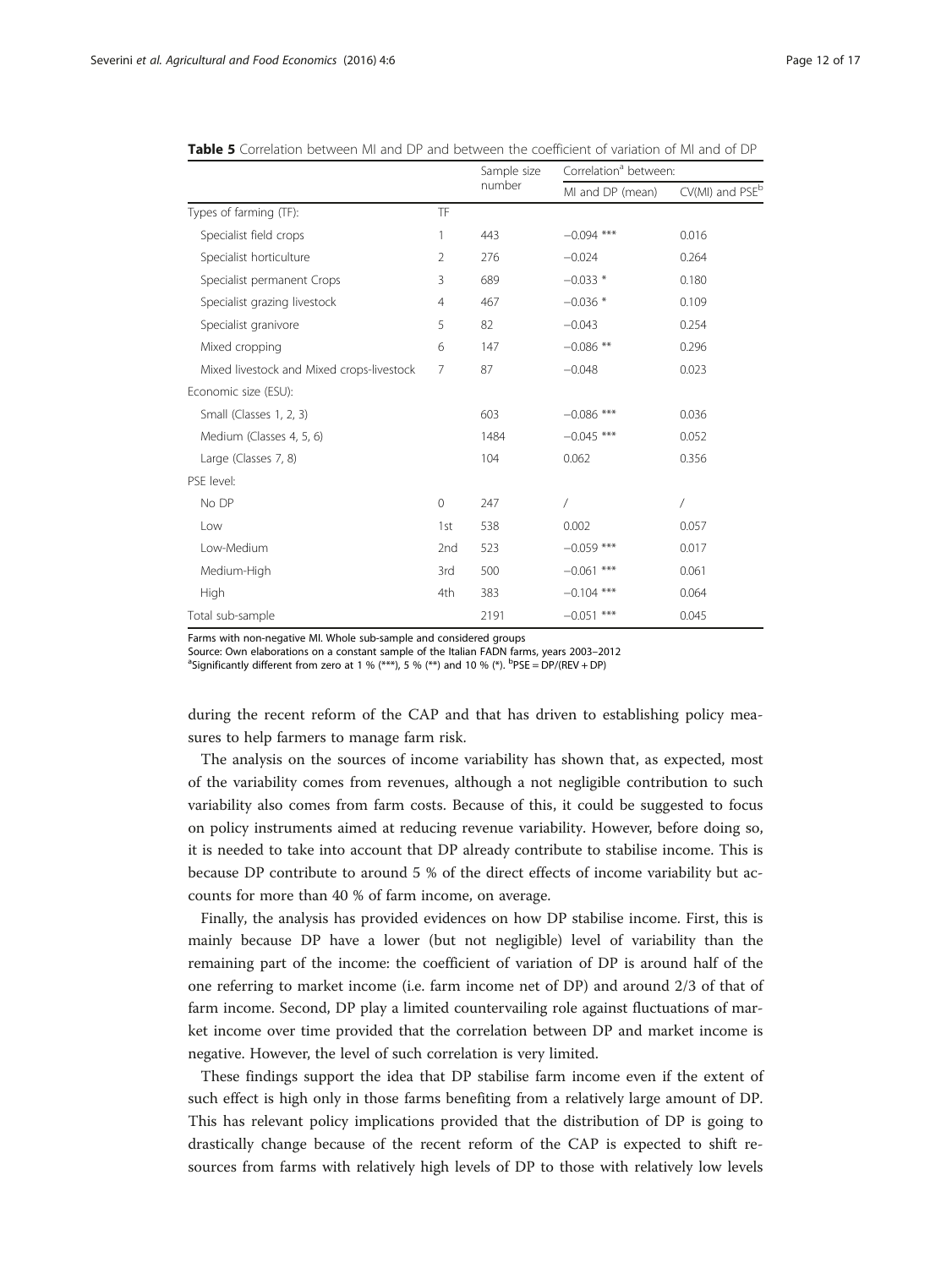of DP. This implies that, ceteris paribus, farms that will face the stronger reduction of DP levels will also experience an increase of their income variability. Consequently, these farms may need to manage farm risk better and more extensively than in the past. However, because the analysis has been developed on the past DP policy, a better assessment of the reform will be only possible when data regarding the new distribution of DP will become available.

Overall, the results of the analysis could feed the debate around possible future developments of the DP policy. In particular, such results support the idea that, in case of exceptional negative conditions, the amount of DP could be increased in order to balance the resulting market income decrease. However, at least in the short run, the scope for changing the DP policy are very limited because of several reasons. First, a reform has been agreed recently and has begun to be implemented just in 2015. Second, allowing DP level to change over time to compensate for changes in market income makes CAP spending to vary yearly, a situation that is not compatible with the current CAP financial rules. Finally, there is a lack of detailed enough data regarding the income condition of individual farms in order to calibrate DP level according to the income level of the farms.

## Endnotes

<sup>1</sup>The Finger-Kreinin index has been originally developed to compare the structure of the export of products of two countries. It sums the shares of all products considering, for each product, the minimum value between the two series. Thus, it assumes a value of 100 % in the case of complete similarity, while it tends to zero as long as similarity declines.

 $2$ The considered period is characterized by a change in the Italian FADN methodology occurred in 2008, due to the introduction of a new software named GAIA. Anyway, this discontinuity in the series does not strongly affect the extent of the economic figures. In fact, the analysis of the evolution of the relative levels of farm income (the main economic indicator used in the analysis) has not shown a clear discontinuity between 2007 and 2008. In particular, of the 7 considered types of farms, 4 have shown an increase, while the remaining types have experienced a reduction of income level (Table 9 in the [Appendix](#page-13-0)). Furthermore, other Authors have used the full series (i.e. before and after the change) for analysis of farm income without reporting relevant discontinuities in the data series (Henke and Salvioni [2013](#page-16-0)).

<sup>3</sup>Differences in the level of support provided by DP among types of farming are in some cases due to the fact that some productions have been supported by means of price policies other than by DP policies.

<sup>4</sup>The analysis of the level of support provided by DP to farms belonging to the considered types of farming has not provided evidences of a relevant structural change during the study period (Table 10 in the [Appendix](#page-13-0)). Support provided by price policy has been relatively high only in some specific sectors and at the beginning of the considered decade. According to OECD estimates of the Market Price Support for the whole EU (OECD), products such as milk, beef and, to a way lower extent, mais have been heavily supported at the beginning of the study period (Table 11, [Appendix](#page-13-0)).

<sup>5</sup>It is important to underline that DP are indeed aimed at increasing the (average) level of income, not just at reducing its variability. Thus, the policy should be evaluated against both objectives.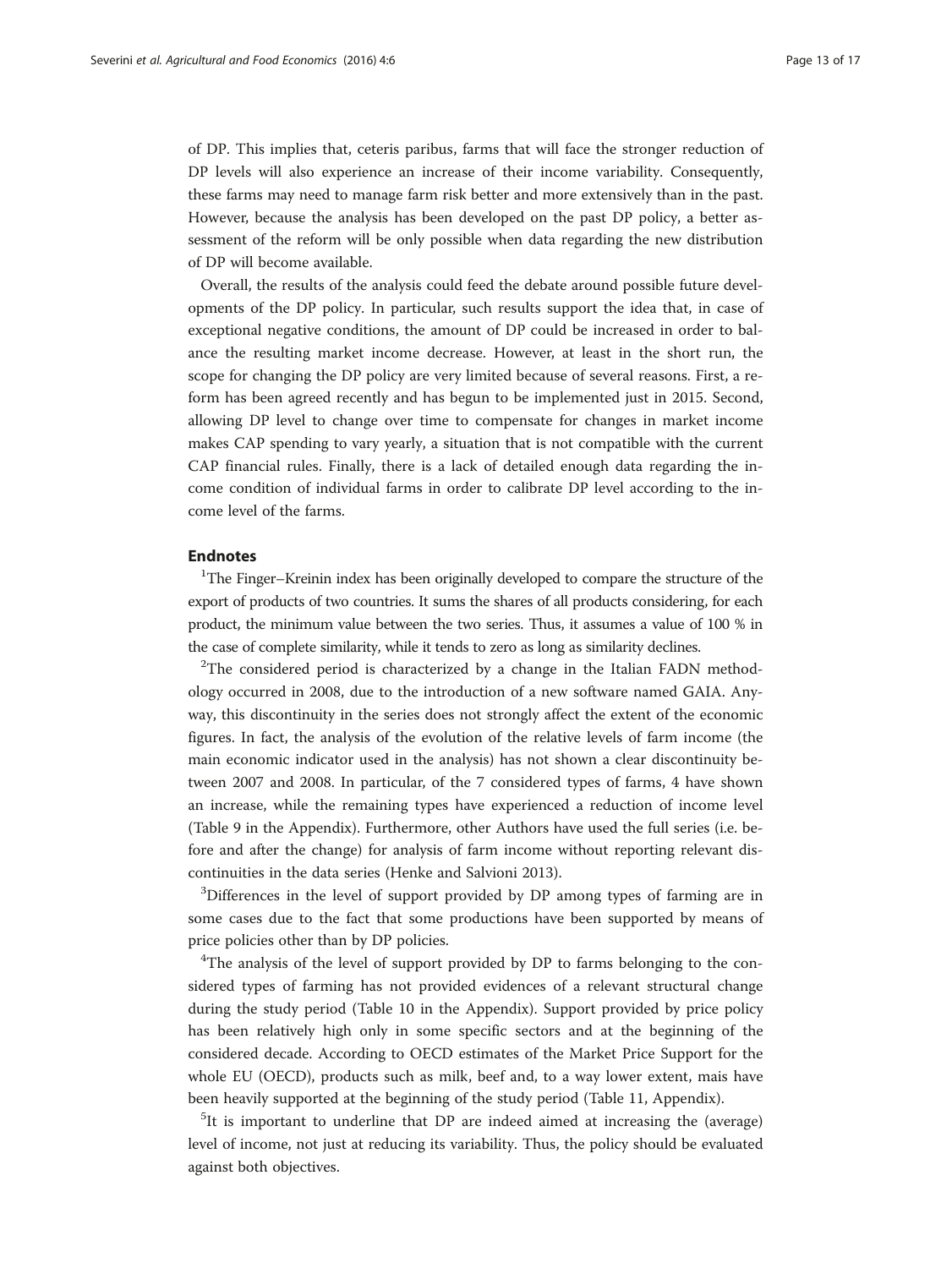# <span id="page-13-0"></span>Appendix

| Table 6 Comparison of the distributions of the farms in the considered sub-sample and in the |  |  |  |
|----------------------------------------------------------------------------------------------|--|--|--|
| whole FADN sample within geographical areas and altimetry zones                              |  |  |  |

|                     | Sub-sample  |       | Whole sample (2012) |               | Similarity <sup>a</sup> |  |
|---------------------|-------------|-------|---------------------|---------------|-------------------------|--|
|                     | N. of farms | %     | N. of farms         | $\frac{0}{0}$ |                         |  |
| Geographical areas: |             |       |                     |               | 90 %                    |  |
| Center              | 343         | 14 %  | 2098                | 19 %          |                         |  |
| Islands             | 171         | 7 %   | 1172                | 10 %          |                         |  |
| South               | 626         | 26 %  | 2903                | 26 %          |                         |  |
| Northwest           | 763         | 32 %  | 2423                | 22 %          |                         |  |
| Northest            | 499         | 21 %  | 2593                | 23 %          |                         |  |
| Whole country       | 2402        | 100 % | 11,189              | 100 %         |                         |  |
| Altimetry zones:    |             |       |                     |               | 98 %                    |  |
| <b>Hilly</b>        | 1130        | 47 %  | 5072                | 45 %          |                         |  |
| Mountain            | 478         | 20 %  | 2326                | 21 %          |                         |  |
| Plan                | 794         | 33 %  | 3791                | 34 %          |                         |  |
| Whole country       | 2402        | 100 % | 11,189              | 100 %         |                         |  |

Source: own elaboration on Italian FADN data

<sup>a</sup>Finger and Kreinin ([1979\)](#page-16-0) similarity index. 100 % means complete similarity

|                                           |                | Sub-sample  |       | Whole sample (2012) | Similarity <sup>a</sup> |      |
|-------------------------------------------|----------------|-------------|-------|---------------------|-------------------------|------|
|                                           |                | N. of farms | $\%$  | N. of farms         | $\%$                    | 93 % |
| Types of farming (TF)                     | Code           |             |       |                     |                         |      |
| Specialist field crops                    | 1              | 571         | 24 %  | 3007                | 27 %                    |      |
| Specialist horticulture                   | 2              | 276         | 11 %  | 824                 | 7 %                     |      |
| Specialist permanent crops                | 3              | 715         | 30 %  | 3073                | 27 %                    |      |
| Specialist grazing livestock              | $\overline{4}$ | 492         | 20 %  | 2504                | 22 %                    |      |
| Specialist granivore                      | 5              | 84          | 3 %   | 524                 | 5 %                     |      |
| Mixed cropping                            | 6              | 161         | 7 %   | 691                 | 6 %                     |      |
| Mixed livestock and Mixed crops-livestock | 7              | 103         | 4 %   | 566                 | 5 %                     |      |
| Economic size (ESU classes)               |                |             |       |                     |                         | 98 % |
| Small (Classes 1, 2 and 3)                |                | 697         | 29 %  | 3100                | 28 %                    |      |
| Medium (Classes 4, 5, 6)                  |                | 1595        | 66 %  | 7311                | 65 %                    |      |
| Large (Classes 7 and 8)                   |                | 110         | 5 %   | 778                 | 7 %                     |      |
| Whole country                             |                | 2402        | 100 % | 11189               | 100 %                   |      |

Table 7 Comparison of the distributions of the farms in the considered sub-sample and in the whole FADN sample within geographical areas and altimetry zones

Source: own elaboration on Italian FADN data

<sup>a</sup>Finger and Kreinin ([1979\)](#page-16-0) similarity index. 100 % means complete similarity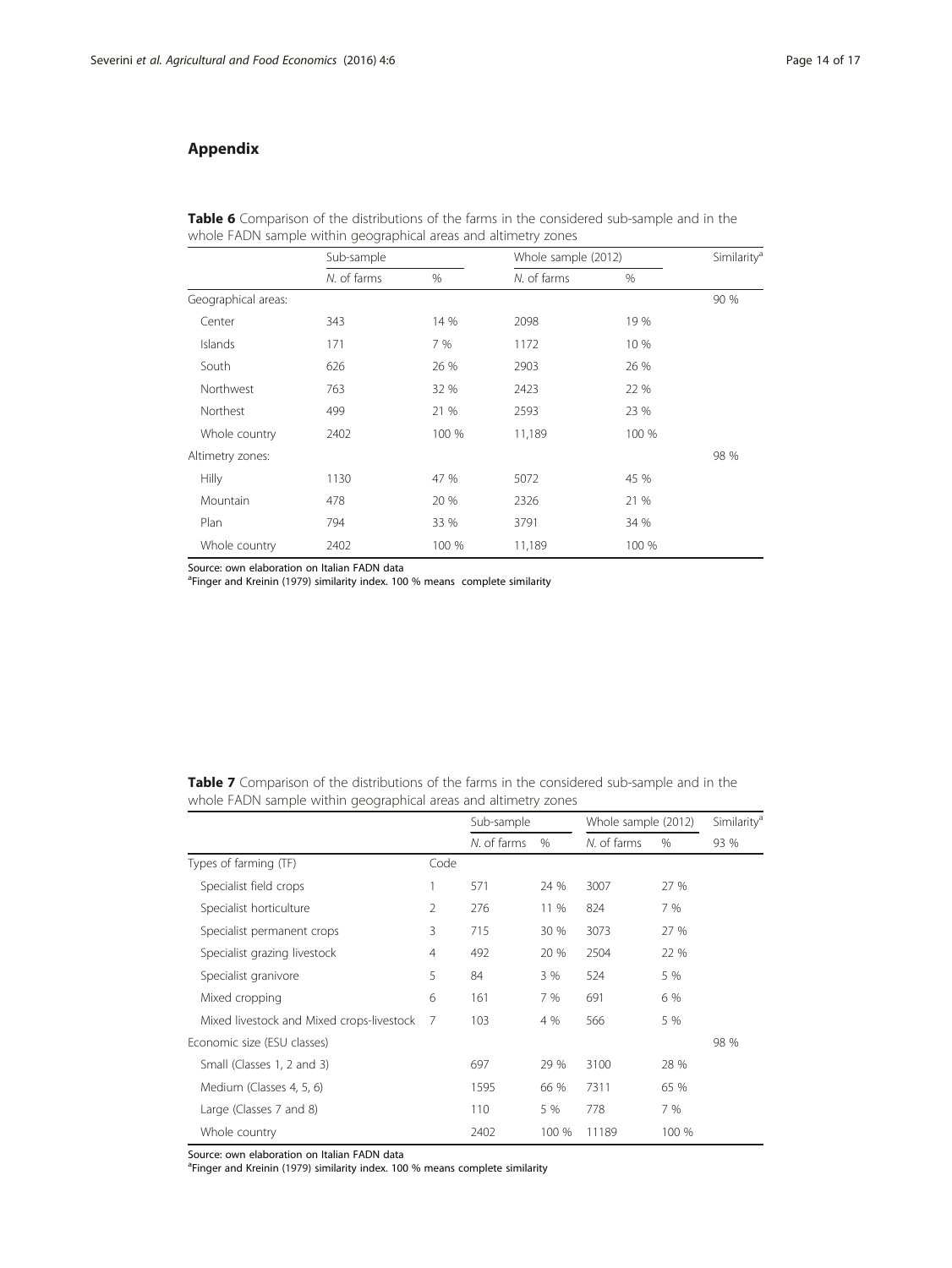|                                           |    | Trends in farm income <sup>a</sup> |                   |                |        |          |        |       |  |  |  |
|-------------------------------------------|----|------------------------------------|-------------------|----------------|--------|----------|--------|-------|--|--|--|
|                                           |    |                                    | Strictly positive | Negative       |        | Subtotal |        |       |  |  |  |
|                                           |    | Farms                              | $\%$              | Farms          | $\%$   | Farms    | $\%$   | Total |  |  |  |
| Types of farming (TF):                    | TF |                                    |                   |                |        |          |        |       |  |  |  |
| Specialist field crops                    |    | 42                                 | 72.4 %            | 16             | 27.6 % | 58       | 10.2 % | 571   |  |  |  |
| Specialist horticulture                   |    | 35                                 | 81.4 %            | 8              | 18.6 % | 43       | 15.6 % | 276   |  |  |  |
| Specialist permanent crops                | 3  | 49                                 | 79.0 %            | 13             | 21.0 % | 62       | 8.7 %  | 715   |  |  |  |
| Specialist grazing livestock              | 4  | 42                                 | 56.8 %            | 32             | 43.2 % | 74       | 15.0 % | 492   |  |  |  |
| Specialist granivore                      | 5  | 6                                  | 60.0 %            | $\overline{4}$ | 40.0 % | 10       | 11.9 % | 84    |  |  |  |
| Mixed cropping                            | 6  | 11                                 | 100.0 %           | $\Omega$       | 0.0%   | 11       | 6.8 %  | 161   |  |  |  |
| Mixed livestock and Mixed crops-livestock | -7 | 11                                 | 78.6 %            | 3              | 21.4 % | 14       | 13.6 % | 103   |  |  |  |
| Total                                     |    | 196                                | 72.1 %            | 76             | 28 %   | 272      | 11 %   | 2402  |  |  |  |

## Table 8 Analysis of trends in farm income (OLS linear trends)

Source: Own elaborations on a constant sample of the Italian FADN farms, years 2003-2012

 $R2 > 0.6$  and trend coefficient significantly different from zero at 5 %

Table 9 Evolution of farm income level by type of farming in the analysed period (2003 = 100)

|                                              |                | Farm income level $(2003 = 100)$ |      |      |      |      |      |      |      |      |      |
|----------------------------------------------|----------------|----------------------------------|------|------|------|------|------|------|------|------|------|
|                                              |                | 2003                             | 2004 | 2005 | 2006 | 2007 | 2008 | 2009 | 2010 | 2011 | 2012 |
| Types of farming (TF):                       | TF             |                                  |      |      |      |      |      |      |      |      |      |
| Specialist field crops                       |                | 100                              | 101  | 102  | 99   | 131  | 138  | 124  | 115  | 115  | 113  |
| Specialist horticulture                      | 2              | 100                              | 97   | 96   | 99   | 100  | 108  | 103  | 101  | 95   | 73   |
| Specialist permanent crops                   | 3              | 100                              | 90   | 94   | 92   | 99   | 123  | 99   | 133  | 113  | 113  |
| Specialist grazing livestock                 | $\overline{4}$ | 100                              | 87   | 90   | 109  | 107  | 114  | 104  | 109  | 112  | 105  |
| Specialist granivore                         | 5              | 100                              | 137  | 104  | 79   | 74   | 66   | 88   | 76   | 56   | 74   |
| Mixed cropping                               | 6              | 100                              | 96   | 91   | 98   | 140  | 114  | 123  | 140  | 145  | 128  |
| Mixed livestock and Mixed<br>crops-livestock | 7              | 100                              | 93   | 115  | 112  | 154  | 127  | 131  | 113  | 99   | 117  |
| Total sample                                 |                | 100                              | 99   | 97   | 98   | 106  | 112  | 105  | 110  | 103  | 101  |

Source: Own elaborations on a constant sample of the Italian FADN farms, years 2003–2012

| <b>Table 10</b> Evolution of the relative importance of DP (PSE) by types of farming in the analysed period |
|-------------------------------------------------------------------------------------------------------------|
|                                                                                                             |

|                                              |               | PSE (%)          |       |       |       |       |       |       |           |       |       |
|----------------------------------------------|---------------|------------------|-------|-------|-------|-------|-------|-------|-----------|-------|-------|
|                                              |               | 2003             | 2004  | 2005  | 2006  | 2007  | 2008  | 2009  | 2010      | 2011  | 2012  |
| Types of farming (TF):                       | TF            |                  |       |       |       |       |       |       |           |       |       |
| Specialist field crops                       |               | 0.261            | 0.303 | 0.291 | 0.300 | 0.249 | 0.268 | 0.288 | 0.269     | 0.241 | 0.248 |
| Specialist horticulture                      | $\mathcal{P}$ | 0.016            | 0.006 | 0.004 | 0.012 | 0.003 | 0.003 | 0.003 | 0.005     | 0.004 | 0.006 |
| Specialist permanent crops                   | 3             | 0.087            | 0.097 | 0.086 | 0.074 | 0.065 | 0.066 | 0.075 | 0.077     | 0.076 | 0.074 |
| Specialist grazing livestock                 | 4             | 14<br>$\Omega$ 1 | 0.127 | 0.127 | 0.165 | 0.148 | 0.099 | 0.101 | 13<br>0.1 | 0.107 | 0.123 |
| Specialist granivore                         | 5             | 0.024            | 0.024 | 0.025 | 0.041 | 0.032 | 0.034 | 0.033 | 0.040     | 0.038 | 0.030 |
| Mixed cropping                               | 6             | 0.104            | 0.101 | 0.103 | 0.120 | 0.084 | 0.106 | 0.104 | 13<br>()1 | 0.094 | 0.093 |
| Mixed livestock and Mixed<br>crops-livestock | 7             | 0.156            | 0197  | 0.188 | 0.187 | 0.152 | 0.177 | 0.175 | 0.180     | 0.157 | 0.165 |
| Total sample                                 |               | 0.1<br>14        | 0.125 | 0.122 | 0.140 | 0.122 | 0.114 | 0.118 | 0.1<br>19 | 0.111 | 0.117 |
|                                              |               |                  |       |       |       |       |       |       |           |       |       |

Source: Own elaborations on a constant sample of the Italian FADN farms, years 2003–2012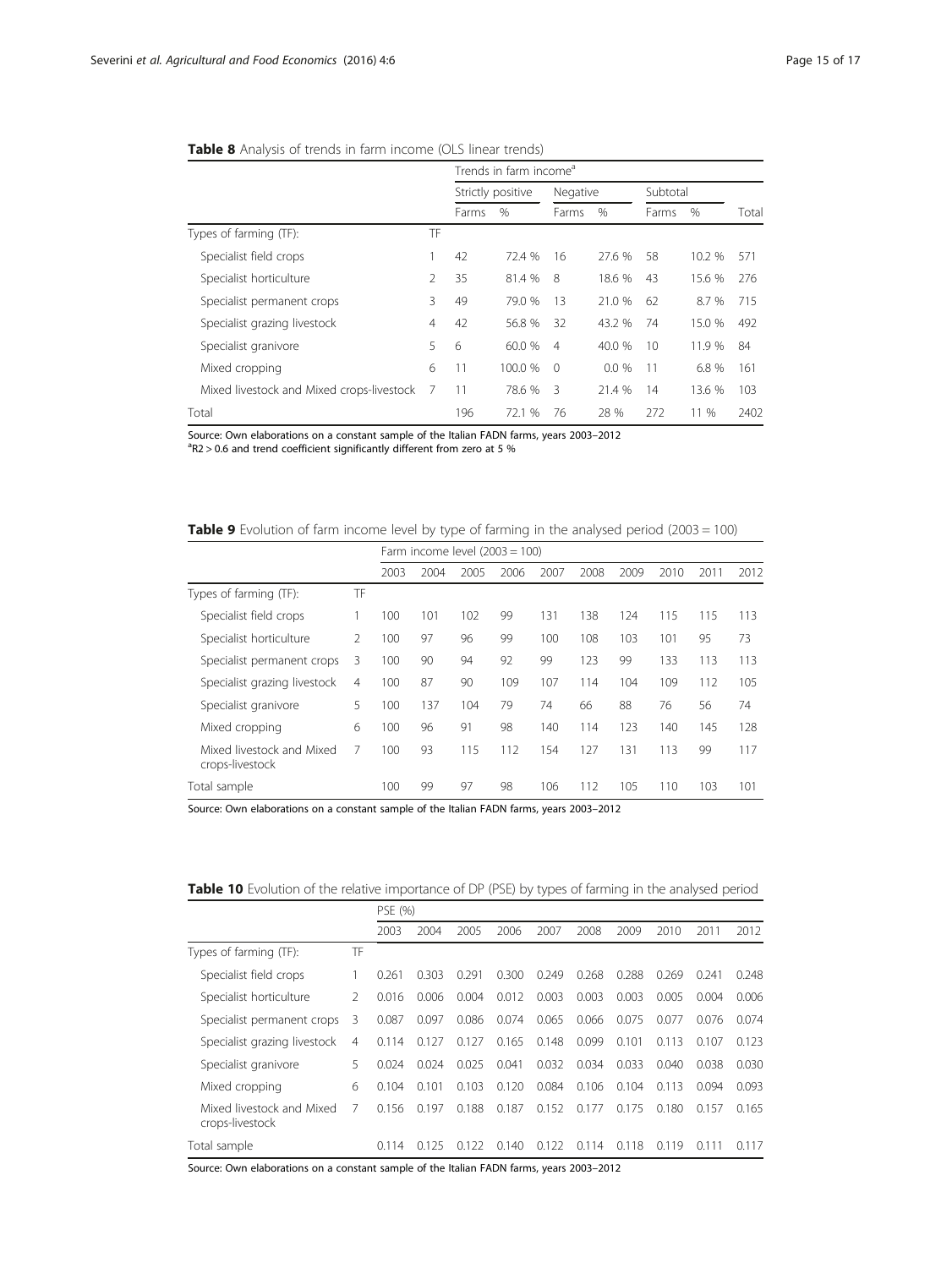|                    | MPS/Value of production at farm gate (%) |      |      |      |        |      |      |      |      |      |  |  |
|--------------------|------------------------------------------|------|------|------|--------|------|------|------|------|------|--|--|
|                    | 2003                                     | 2004 | 2005 | 2006 | 2007   | 2008 | 2009 | 2010 | 2011 | 2012 |  |  |
| Selected products: |                                          |      |      |      |        |      |      |      |      |      |  |  |
| Common wheat       | 0.7                                      | 0.0  | 0.0  | 0.0  | 0.0    | 0.0  | 0.0  | 0.0  | 0.0  | 0.0  |  |  |
| Mais               | 19.8                                     | 10.4 | 14.5 | 10.1 | 23.3   | 0.0  | 0.0  | 0.0  | 0.0  | 0.0  |  |  |
| Milk               | 44.5                                     | 38.1 | 25.9 | 18.8 | $-0.4$ | 9.5  | 0.0  | 0.0  | 0.0  | 0.3  |  |  |
| Beef               | 44.1                                     | 43.4 | 47.4 | 46.9 | 43.5   | 28.8 | 32.4 | 11.7 | 9.7  | 28.2 |  |  |
| Tomatoes           | 2.1                                      | 0.0  | 0.0  | 0.0  | 7.5    | 9.3  | 0.2  | 6.4  | 3.3  | 2.3  |  |  |
| Potatoes           | 8.8                                      | 8.8  | 8.8  | 8.8  | 8.9    | 8.8  | 8.8  | 8.7  | 8.7  | 8.8  |  |  |

Table 11 Evolution of market price support (MPS) in selected products at EU level in the analysed period (MPS/Value of production at farm gate)

Source: Own elaborations on OECD (Producer and Consumer Support Estimates database) [2014](#page-16-0)